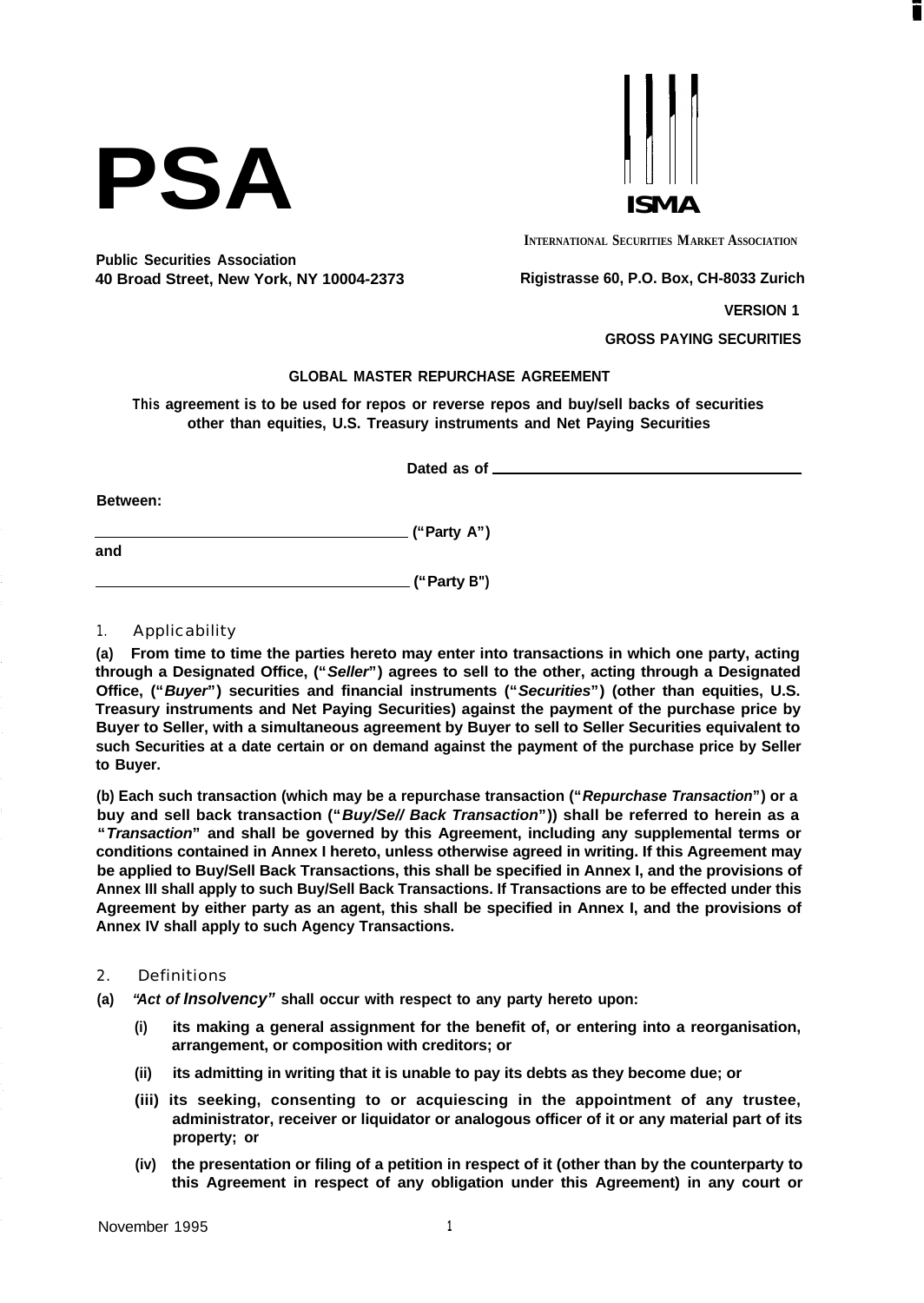**before any agency alleging or for the bankruptcy, winding-up or insolvency of such party (or any analogous proceeding) or seeking any reorganisation, arrangement, composition, re-adjustment, administration, liquidation, dissolution or similar relief under any present or future statute, law or regulation, such petition (except in the case of a petition for winding-up or any analogous proceeding, in respect of which no such 30 day period shall apply) not having been stayed or dismissed within 30 days of its filing; or**

- **(v) the appointment of a receiver, administrator, liquidator or trustee or analogous officer of such party or over all or any material part of such party's property; or**
- **(vi) the convening of any meeting of its creditors for the purposes of considering a voluntary arrangement as referred to in section 3 of the Insolvency Act 1986 (or any analogous proceeding);**
- **(b)** *"Agency Transaction",* **the meaning specified in paragraph 1 of Annex IV hereto;**
- **(c)** *"Base Currency",* **the currency indicated in Annex I hereto;**
- **(d)** *"Business Day":*
	- **(i) in relation to the settlement of any Transaction which is to be settled through Cedel or Euroclear, a day on which Cedel or, as the case may be, Euroclear is open to settle business in the currency in which the Purchase Price and the Repurchase Price are denominated;**
	- **(ii) in relation to the settlement of any Transaction which is to be settled through a settlement system other than Cedel or Euroclear, a day on which that settlement system is open to settle such Transaction;**
	- **(iii) in relation to any delivery of Securities not falling within (i) or (ii) above, a day on which banks are open for business in the place where delivery of the relevant Securities is to be effected; and**
	- **(iv) in relation to any obligation to make a payment not falling within (i) or (ii) above, a day other than a Saturday or a Sunday on which banks are open for business in the principal financial centre of the country of which the currency in which the payment is denominated is the official currency and, if different, in the place where any account designated by the parties for the making or receipt of the payment is situated (or, in the case of ECU, a day on which ECU clearing operates);**
- **(e)** *"Cash Margin",* **a cash sum paid to Buyer or Seller in accordance with paragraph 4;**
- **(f) "***Cede/***", Cedel Bank, societe anonyme;**
- **(g)** *"Confirmation",* **the meaning specified in paragraph 3(b);**
- **(h)** *"Contractual Currency",* **the meaning specified in paragraph 7(a);**
- **(i)** *"Defaulting Party",* **the meaning specified in paragraph 10;**
- **(j)** *"Default Market Value"* **with respect to any Securities on any date:**
	- **(i) in the case of Securities to be delivered to the Defaulting Party,**
		- **(aa) if the non-Defaulting Party has between the occurrence of the relevant Event of Default and the Default Valuation Time (as defined below) sold Securities forming part of the same issue and being of an identical type and description to those Securities and in substantially the same amount as those Securities, the net proceeds of sale (after deducting all reasonable costs, fees and expenses incurred in connection therewith) and**
		- **(bb) failing such sale before the Default Valuation Time, the Market Value of such Securities at the Default Valuation Time;**
	- **(ii) in the case of Securities to be delivered by the Defaulting Party,**
		- **(aa) if the non-Defaulting Party has between the occurrence of the relevant Event of Default and the Default Valuation Time purchased Securities forming part of the**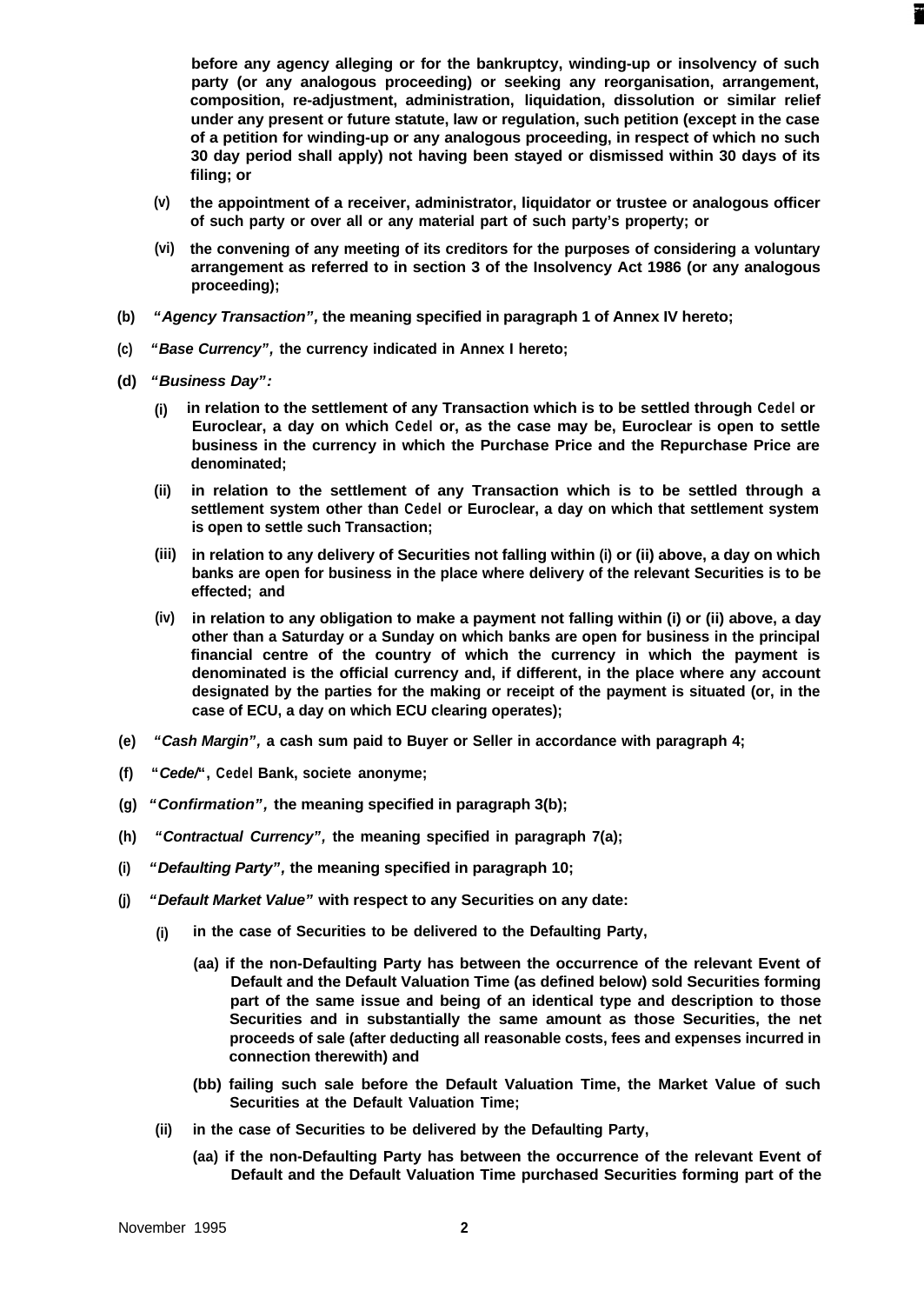**same issue and being of an identical type and description to those Securities and in substantially the same amount as those Securities, the cost of such purchase (including all reasonable costs, fees and expenses incurred in connection therewith) and**

**(bb) failing such purchase before the Default Valuation Time, the amount it would cost to buy such Securities at the Default Valuation Time at the best available offer price** (and where different offer prices are available for different delivery dates, **such offer price in respect of the earliest available such delivery date) on the most appropriate market, together with all reasonable costs, fees and expenses that would be incurred in connection therewith (calculated on the assumption that the aggregate thereof is the least that could reasonably be expected to be paid in order to carry out the Transaction),**

**in each case as determined by the non-Defaulting Party; and for this purpose the** *"Default Valuation Time"* **means, with respect to any Securities**

- **(A) if the relevant Event of Default occurs during normal business hours on a day which is a dealing day in the most appropriate market for Securities of the relevant description (as determined by the non-Defaulting Party), the close of business in that market on the following dealing day;**
- **(B) in any other case, the close of business on the second dealing day in that market after the day on which the relevant Event of Default occurs;**

**Where the amount of any Securities sold or purchased as mentioned in (i)(aa) or (ii)(aa) above is not identical to that of the Securities to be valued for the purposes of this definition, the Default Market Value of those Securities shall be ascertained by dividing the net proceeds of sale or cost of purchase by the amount of the Securities sold or purchased so as to obtain a net unit price and multiplying that net unit price by the amount of the Securities to be valued;**

**(k)** *"Default Notice",* **a written notice served by the non-Defaulting Party on the Defaulting Party under paragraph 10 stating that an event shall be treated as an Event of Default for the purposes of this Agreement;**

**(I) "***Designated Office",* **with respect to a party, a branch or office of that party which is specified as such in Annex I hereto or such other branch or office as may be agreed to by the Parties;**

**(m)** *"Distributions",* **the meaning specified in sub-paragraph (s) below;**

**(n)** *"Equivalent Margin Securities",* **Securities equivalent to Securities previously transferred as Margin Securities;**

**(0)** *"Equivalent Securities",* **with respect to a Transaction, Securities equivalent to Purchased Securities under that Transaction. If and to the extent that such Purchased Securities have been redeemed the expression shall mean a sum of money equivalent to the proceeds of the redemption;**

**(p) Securities are** *"equivalent to"* **other Securities for the purposes of this Agreement if they are: (i) of the same issuer; (ii) part of the same issue; and (iii) of an identical type, nominal value, description and (except where otherwise stated) amount as those other Securities;**

**(q)** *"Euroclear",* **Morgan Guaranty Trust Company of New York, Brussels office, as operator of the Euroclear System;**

**(r)** *"Event of Default",* **the meaning specified in paragraph 10 hereof;**

**(s)** *"Income",* **with respect to any Security at any time, all interest, dividends or other distributions thereon** *("Distributions");*

**(t)** *"Income Payment Date",* **with respect to any Securities, the date on which Income is paid in respect of such Securities, or, in the case of registered Securities, the date by reference to which particular registered holders are identified as being entitled to payment of Income;**

**(u)** *"LIBOR"***, in relation to any sum in any currency, the one-month London Inter Bank Offered Rate in respect of that currency as quoted on Page 3750 on the Telerate Service (or such other page**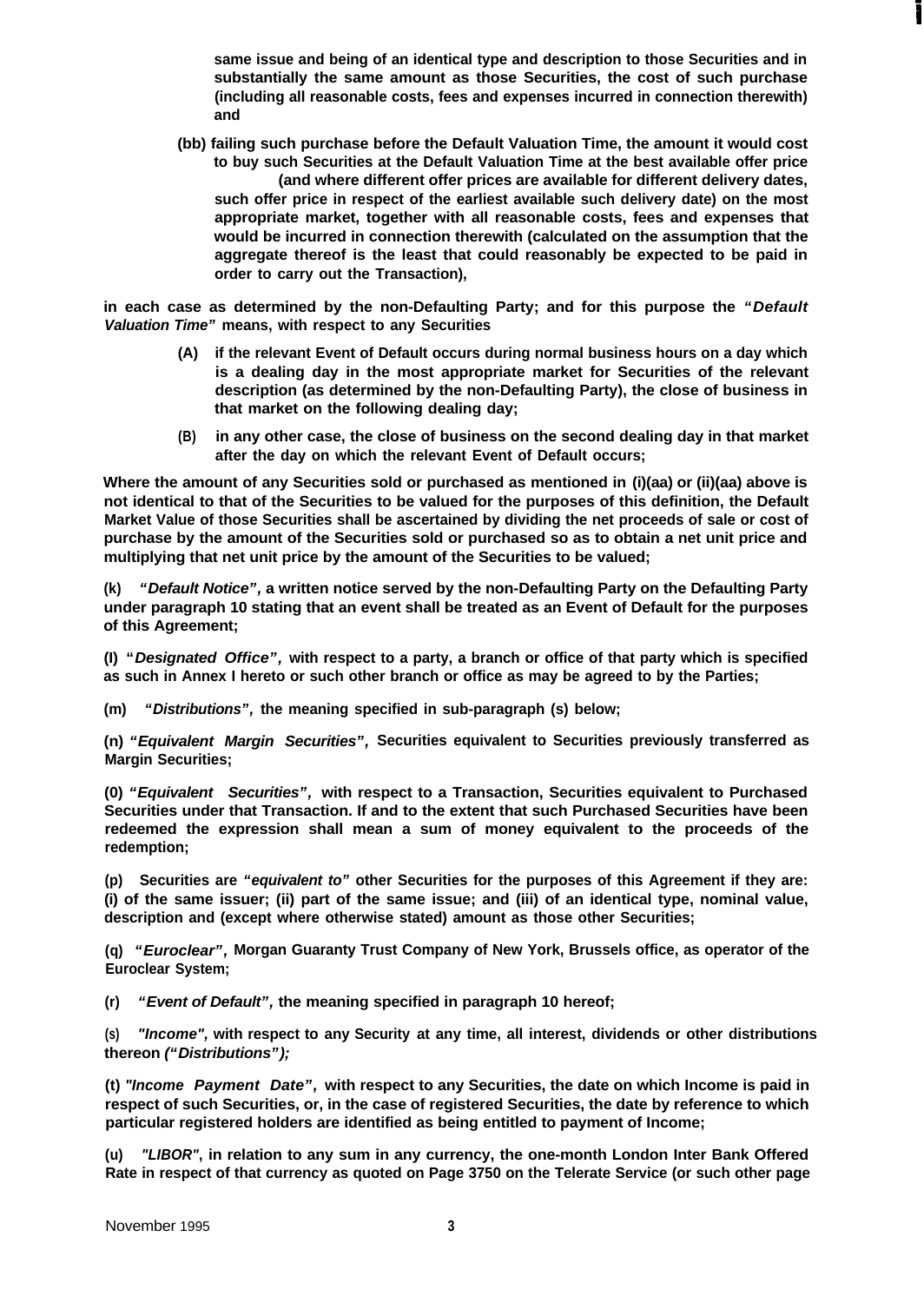**as may replace Page 3750 on that service) as of 11:00 a.m., London time, on the date on which it is to be determined;**

**(v) "***Margin Ratio***", with respect to a Transaction, the Market Value of the Purchased Securities at the time when the Transaction was entered into divided by the Purchase Price (and so that, where a Transaction relates to Securities of different descriptions and the Purchase Price is apportioned by the parties among Purchased Securities of each such description, a separate Margin Ratio shall apply in respect of Securities of each such description), or such other proportion as the parties may agree with respect to that Transaction;**

**(w)** *"Margin Securities"***, in relation to a Margin Transfer, Securities reasonably acceptable to the party calling for such Margin Transfer;**

**(x)** *"Margin Transfer"***, any, or any combination, of the payment or repayment of Cash Margin and the transfer of Margin Securities or Equivalent Margin Securities;**

**(y)** *"Market Value",* **with respect to any Securities as of any time on any date, the price for such Securities at such time on such date obtained from a generally recognised source agreed to by the parties (and where different prices are obtained for different delivery dates, the price so obtainable for the earliest available such delivery date) (provided that the price of Securities that are suspended shall (for the purposes of paragraph 4) be nil unless the parties otherwise agree and (for all other purposes) shall be the price of those Securities as of close of business on the dealing day in the relevant market last preceding the date of suspension) plus the aggregate amount of Income which, as of such date, has accrued but not yet been paid in respect of the Securities to the extent not included in such price as of such date, and for these purposes any sum in a currency other than the Contractual Currency for the Transaction in question shall be converted into such Contractual Currency at the Spot Rate prevailing at the relevant time;**

**(z) "***Net Exposure***", the meaning specified in paragraph 4(c);**

**(aa) the** *"Net Margin"* **provided to a party at any time, the excess (if any) at that time of (i) the sum of the amount of Cash Margin paid to that party (including accrued interest on such Cash Margin which has not been paid to the other party) and the Market Value of Margin Securities transferred to that party under paragraph 4(a) (excluding any Cash Margin which has been repaid to the other party and any Margin Securities in respect of which Equivalent Margin Securities have been transferred to the other party) over (ii) the sum of the amount of Cash Margin paid to the other party (including accrued interest on such Cash Margin which has not been paid by the other party) and the Market Value of Margin Securities transferred to the other party under paragraph 4(a) (excluding any Cash Margin which has been repaid by the other party and any Margin Securities in respect of which Equivalent Margin Securities have been transferred by the other party) and for this purpose any amounts not denominated in the Base Currency shall be converted into the Base Currency at the Spot Rate prevailing at the relevant time;**

**(bb)** *"Net Paying Securities",***Securities which are of a kind such that, were they to be the subject of a Transaction to which paragraph 5 applies, any payment made by Buyer under paragraph 5 would be one in respect of which either Buyer would or might be required to make** a **withholding or deduction for or on account of taxes or duties or Seller would or might be required to make or account for a payment for or on account of taxes or duties (in each case other than tax on overall net income) by reference to such payment;**

**(cc) "New** *Purchased Securities",* **the meaning specified in paragraph B(a) of this Agreement;**

**(dd)** *"Price Differential",* **with respect to any Transaction as of any date, the aggregate amount obtained by daily application of the Pricing Rate for such Transaction to the Purchase Price for such Transaction (on a 360 day basis or 365 day basis in accordance with the applicable ISMA convention, unless otherwise agreed between the parties for the Transaction), for the actual number of days during the period commencing on (and including) the Purchase Date for such Transaction and ending on (but excluding) the date of calculation or, if earlier, the Repurchase Date;**

**(ee)** *"Pricing Rate",***with respect to any Transaction, the per annum percentage rate for calculation of the Price Differential agreed to by Buyer and Seller in relation to that Transaction;**

**(ff)** *"Purchase Date"***, with respect to any Transaction, the date on which Purchased Securities are to be sold by Seller to Buyer in relation to that Transaction;**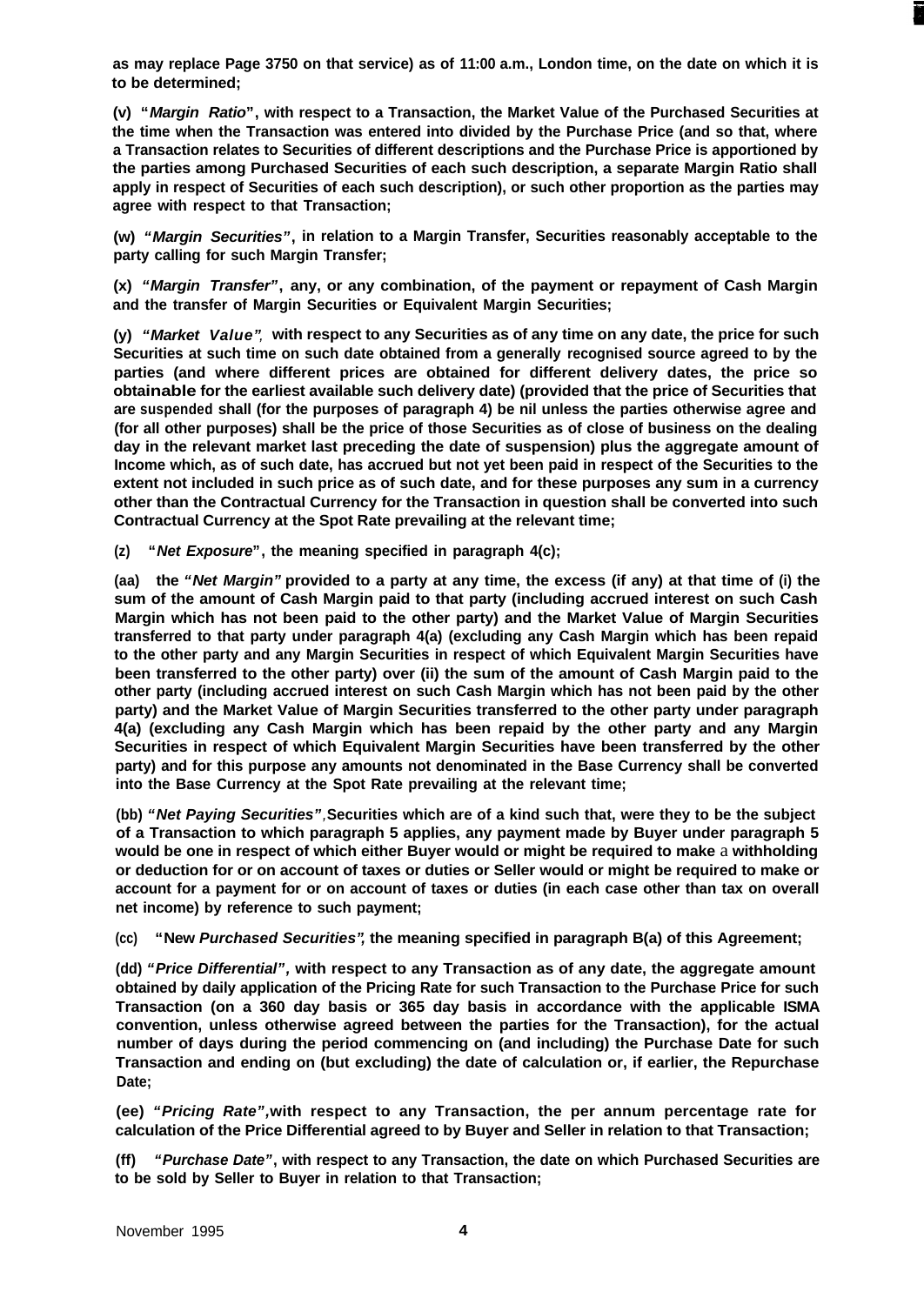**(gg)** *"Purchase Price"***, on the Purchase Date, the price at which Purchased Securities are sold or are to be sold by Seller to Buyer;**

**(hh)** *"Purchased Securities"***, with respect to any Transaction, the Securities sold or to be sold by Seller to Buyer under that Transaction, and any New Purchased Securities transferred by Seller to Buyer under paragraph 8 of this Agreement in respect of that Transaction;**

**(ii)** *"Repurchase Date"***, with respect to any Transaction, the date on which Buyer is to sell Equivalent Securities to Seller in relation to that Transaction;**

*(jj) "Repurchase Price",* **with respect to any Transaction and as of any date, the sum of the Purchase Price and the Price Differential as of such date;**

**(kk)** *"Spot Rate",* **where an amount in one currency is to be converted into a second currency on any date, unless the parties otherwise agree, the spot rate of exchange quoted by Barclays Bank PLC in the London inter bank market for the sale by it of such second currency against a purchase by it of such first currency;**

**(II)** *"Term"***, with respect to any Transaction, the interval of time commencing with the Purchase Date** and **ending with the Repurchase Date;**

**(mm)** *"Termination",* **with respect to any Transaction, refers to the requirement with respect to such Transaction for Buyer to sell Equivalent Securities against payment by Seller of the Repurchase Price in accordance with paragraph 3(f), and references to a Transaction having a** *"fixed term"* **or being** *"terminable upon demand"* **shall be construed accordingly;**

**(nn)** *"Transaction Exposure",* **with respect to any Transaction at any time during the period from the Purchase Date to the Repurchase Date (or, if later, the date on which Equivalent Securities are delivered to Seller or the Transaction is terminated under paragraph 10(3) or 10(f)), the difference between (i) the Repurchase Price at such time multiplied by the applicable Margin Ratio (or, where the Transaction relates to Securities of more than one description to which different Margin Ratios apply, the amount produced by multiplying the Repurchase Price attributable to Equivalent Securities of each such description by the applicable Margin Ratio and aggregating the resulting amounts, the Repurchase Price being for this purpose attributed to Equivalent Securities of each such description in the same proportions as those in which the Purchase Price was apportioned among the Purchased Securities) and (ii) the Market Value of Equivalent Securities at such time. If (i) is greater than (ii), Buyer has a Transaction Exposure for that Transaction equal to that excess. If (ii) is greater than (i), Seller has a Transaction Exposure for that Transaction equal to that excess; and**

**(oo) except in paragraphs 14(b)(i) and 18, references in this Agreement to "written" communications and communications "in** *writing"* **include communications made through any electronic system agreed between the parties which is capable of reproducing such communications in hard copy form.**

# 3. Initiation; Confirmation; Termination

**(a) A Transaction may be entered into orally or in writing at the initiation of either Buyer or Seller.**

**(b) Upon agreeing to enter into a Transaction hereunder Buyer or Seller (or both), as shall have been agreed, shall promptly deliver to the other party written confirmation of such Transaction (a** *"Confirmation").*

**The Confirmation shall describe the Purchased Securities (including CUSIP or CINS or other identifying number or numbers, if any), identify Buyer and Seller and set forth-**

- **(i) the Purchase Date;**
- **(ii) the Purchase Price;**
- **(iii) the Repurchase Date, unless the Transaction is to be terminable on demand (in which case the Confirmation will state that it is terminable on demand);**
- **(iv) the Pricing Rate applicable to the Transaction;**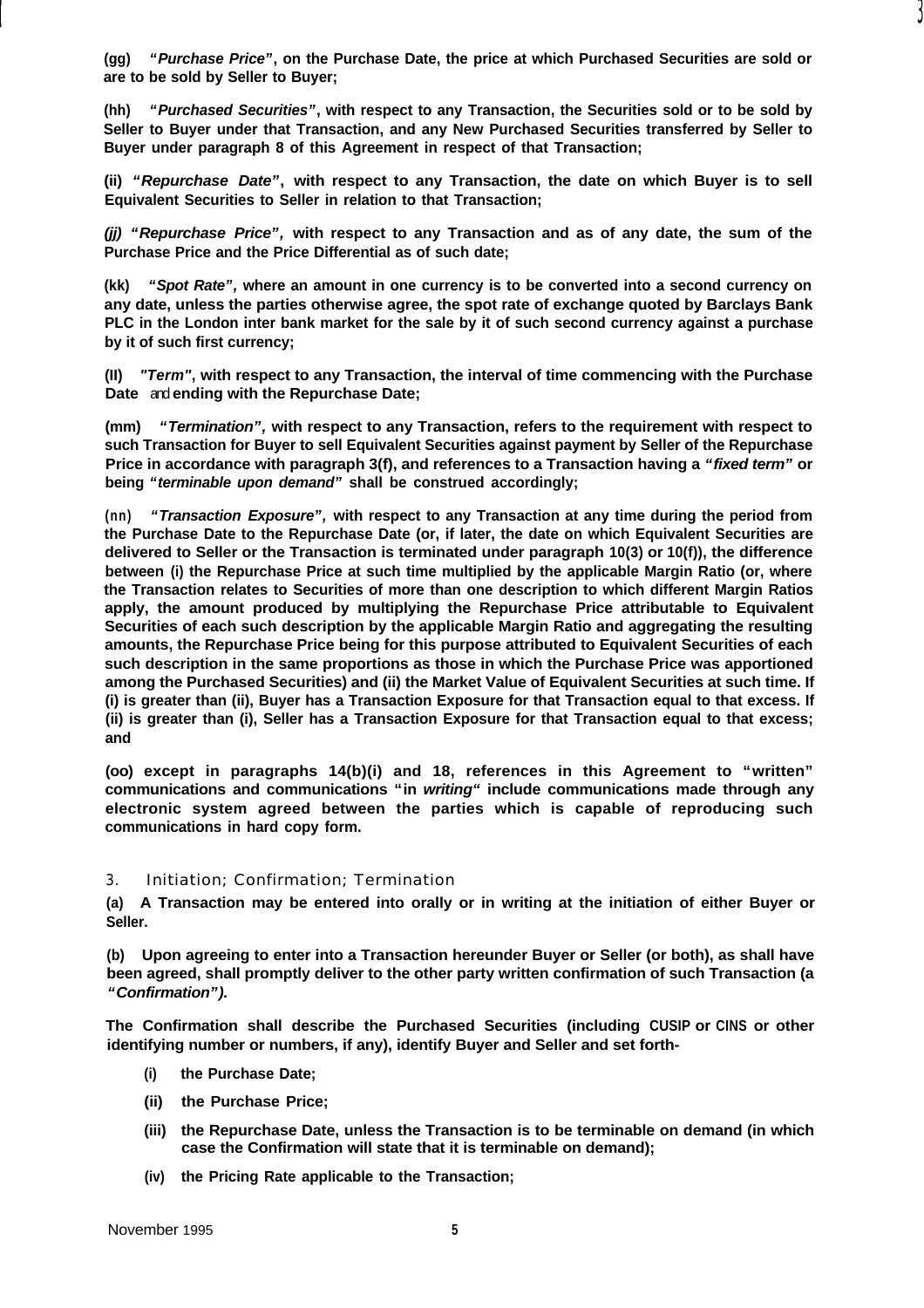- (v) **in respect of each party the details of the bank account[s] to which payments to be made hereunder are to be credited;**
- **(vi) where Annex III applies, whether the Transaction is a Repurchase Transaction or a Buy/ Sell Back Transaction;**
- **(vii) where Annex IV applies, whether the Transaction is an** Agency **Transaction and, if so, the identity of the party which is acting as agent and the name, code or identifier of the Principal; and**
- **(viii) any additional terms or conditions of the Transaction;**

**and may be in the form of Annex II hereto or may be in any other form which the parties agree.**

**The Confirmation relating to a Transaction shall, together with this Agreement, constitute prima facie evidence of the terms agreed between Buyer and Seller for that Transaction, unless objection is made with respect to the Confirmation promptly after receipt thereof. In the event of any conflict between the terms of such Confirmation and this Agreement, the Confirmation shall prevail in respect of that Transaction and those terms only.**

**(c) On the Purchase Date for a Transaction, Seller shall transfer the Purchased Securities to Buyer or its a gent against the payment of the Purchase Price by Buyer.**

**(d) Termination of a Transaction will be effected, in the case of on demand Transactions, on the date specified for Termination in such demand, and, in the case of fixed term Transactions, on the date fixed for Termination.**

**(e) In the case of on demand Transactions, demand for Termination shall be made by Buyer or Seller, by telephone or otherwise, and shall provide for Termination to occur after not less than the minimum period as is customarily required for the settlement or delivery of money or Equivalent Securities of the relevant kind.**

**(f) On the Repurchase Date, Buyer shall transfer to Seller or its agent Equivalent Securities against the payment of the Repurchase Price by Seller (less any amount then payable and unpaid by Buyer to Seller pursuant to paragraph 5).**

# 4. Margin Maintenance

**(a) If at any time either party has a Net Exposure in respect of the other party it may by notice to the other party require the other party to make a Margin Transfer to it of an aggregate amount or value at least equal to that Net Exposure.**

**(b) A notice under sub-paragraph (a) above may be given orally or in writing.**

**(c) For the purposes of this Agreement a party has a Net Exposure in respect of the other party if the aggregate of all the first party's Transaction Exposures plus any amount payable to the first party under paragraph 5 but unpaid less the amount of any Net Margin provided to the first party exceeds the aggregate of all the other party's Transaction Exposures plus any amount payable to the other party under paragraph 5 but unpaid less the amount of any Net Margin provided to the other party; and the amount of the Net Exposure is the amount of the excess. For this purpose any amounts not denominated in the Base Currency shall be converted into the Base Currency at the Spot Rate prevailing at the relevant time.**

**(d) To the extent that a party calling for a Margin Transfer has previously paid Cash Margin which has not been repaid or delivered Margin Securities in respect of which Equivalent Margin Securities have not been delivered to it, that party shall be entitled to require that such Margin Transfer be satisfied first by the repayment of such Cash Margin or the delivery of Equivalent Margin Securities but, subject to this, the composition of a Margin Transfer shall be at the option of the party making such Margin Transfer.**

**(e) Any Cash Margin transferred shall be in the Base Currency or such other currency as the parties may agree.**

**(f) A payment of Cash Margin shall give rise to a debt owing from the party receiving such payment to the party making such payment. Such debt shall bear interest at such rate, payable at such times, as may be specified in Annex I in respect of the relevant currency or otherwise agreed between the parties, and shall be repayable subject to the terms of this Agreement.**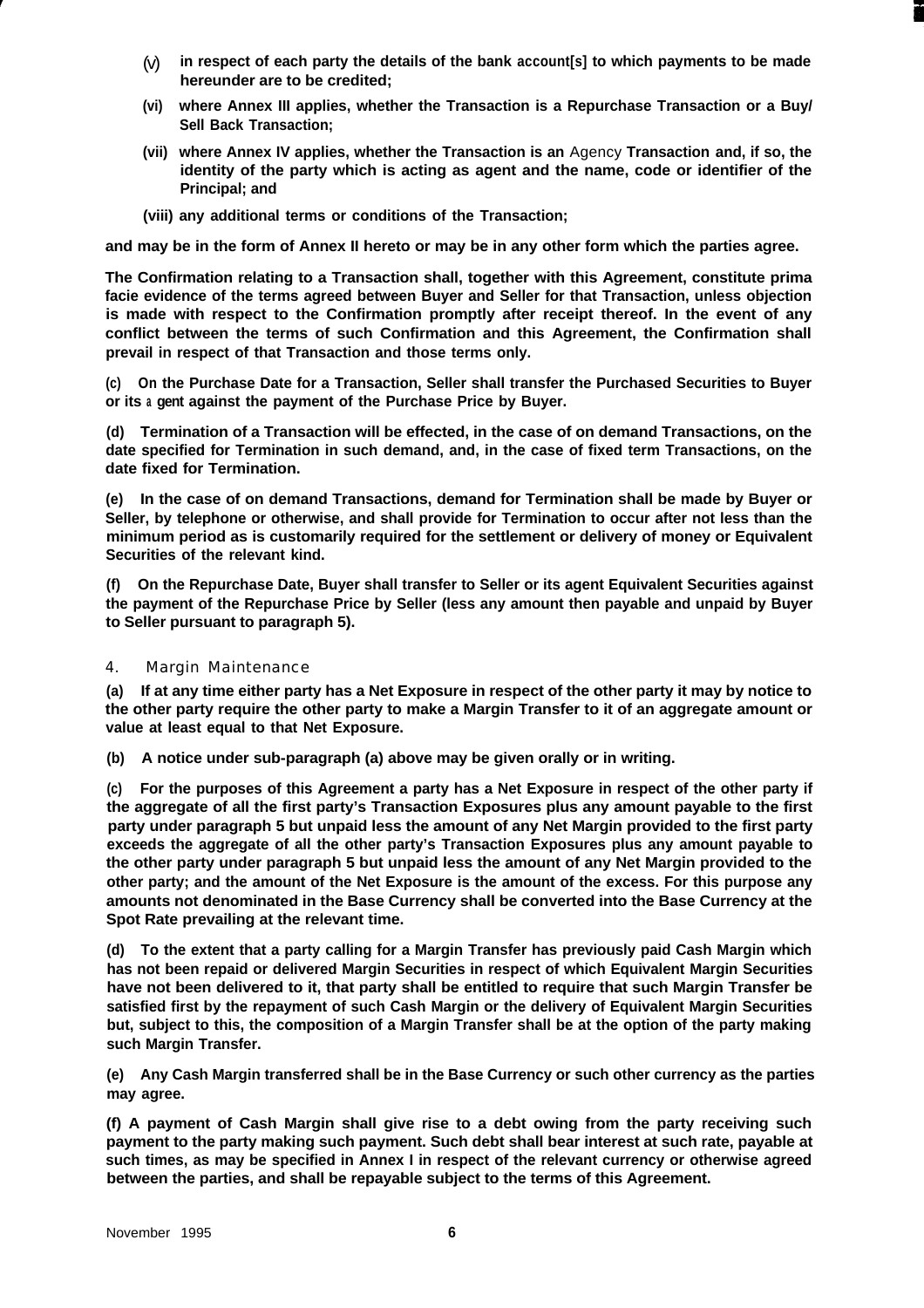**(g) Where Seller or Buyer becomes obliged under sub-paragraph (a) above to make a Margin Transfer, it shall transfer Cash Margin or Margin Securities or Equivalent Margin Securities within the minimum period specified in Annex I or, if no period is there specified, such minimum period as is customarily required for the settlement or delivery of money, Margin Securities or Equivalent Margin Securities of the relevant kind.**

**(h) The parties may agree that, with respect to any Transaction, the provisions of sub-paragraphs (a) to (g) above shall not apply but instead that margin may be provided separately in respect of that Transaction in which case -**

- **(i) that Transaction shall not be taken into account when calculating whether either party has a Net Exposure;**
- **(ii) margin shall be provided in respect of that Transaction in such manner as the parties may agree; and**
- **(iii) margin provided in respect of that Transaction shall not be taken into account for the purposes of sub-paragraphs (a) to (g) above.**

**(i) The parties may agree that any Net Exposure which may arise shall be eliminated not by Marg in Transfers under the preceding provisions of this paragraph but by the repricing of Transactions under sub-paragraph (j) below, the adjustment of Transactions under sub-paragraph (k) below or a combination of both these methods.**

**(j) Where the parties agree that a Transaction is to be repriced under this sub-paragraph, such repricing shall be effected as follows -**

- **(i) the Repurchase Date under the relevant Transaction (the "Original Transaction") shall be deemed to occur on the date on which the repricing is to be effected (the** *"Repricing Date");*
- **(ii) the parties shall be deemed to have entered into a new Transaction (the** *"Repriced Transaction")* **on the terms set out in (iii) to (vi) below;**
- **(iii) the Purchased Securities under the Repriced Transaction shall be Securities equivalent to the Purchased Securities under the Original Transaction;**
- **(iv) the Purchase Date under the Repriced Transaction shall be the Repricing Date;**
- **(v) the Purchase Price under the Repriced Transaction shall be such amount as shall, when multiplied by the Margin Ratio applicable to the Original Transaction, be equal to the Market Value of such Securities on the Repricing Date;**
- **(vi) the Repurchase Date, the Pricing Rate, the Margin Ratio and, subject as aforesaid, the other terms of the Repriced Transaction shall be identical to those of the Original Transaction;**
- **(vii) the obligations of the parties with respect to the delivery of the Purchased Securities and the payment of the Purchase Price under the Repriced Transaction shall be set off against their obligations with respect to the delivery of Equivalent Securities and payment of the Repurchase Price under the Original Transaction and accordingly only a net cash sum shall be paid by one party to the other. Such net cash sum shall be paid within the period specified in sub-paragraph (g) above.**

**(k) The adjustment of a Transaction (the** *"Original Transaction")* **under this sub-paragraph shall be effected by the parties agreeing that on the date on which the adjustment is to be made (the** *"Adjustment Date")* **the Original Transaction shall be terminated and they shall enter into a new Transaction (the** *"Replacement Transaction")* **in accordance with the following provisions -**

- **(i) the Original Transaction shall be terminated on the Adjustment Date on such terms as the parties shall agree on or before the Adjustment Date;**
- **(ii) the Purchased Securities under the Replacement Transaction shall be such Securities as the parties shall agree on or before the Adjustment Date (being Securities the aggregate Market Value of which at the Adjustment Date is substantially equal to the Repurchase Price under the Original Transaction at the Adjustment Date multiplied by the Margin Ratio applicable to the Original Transaction);**
- **(iii) the Purchase Date under the Replacement Transaction shall be the Adjustment Date;**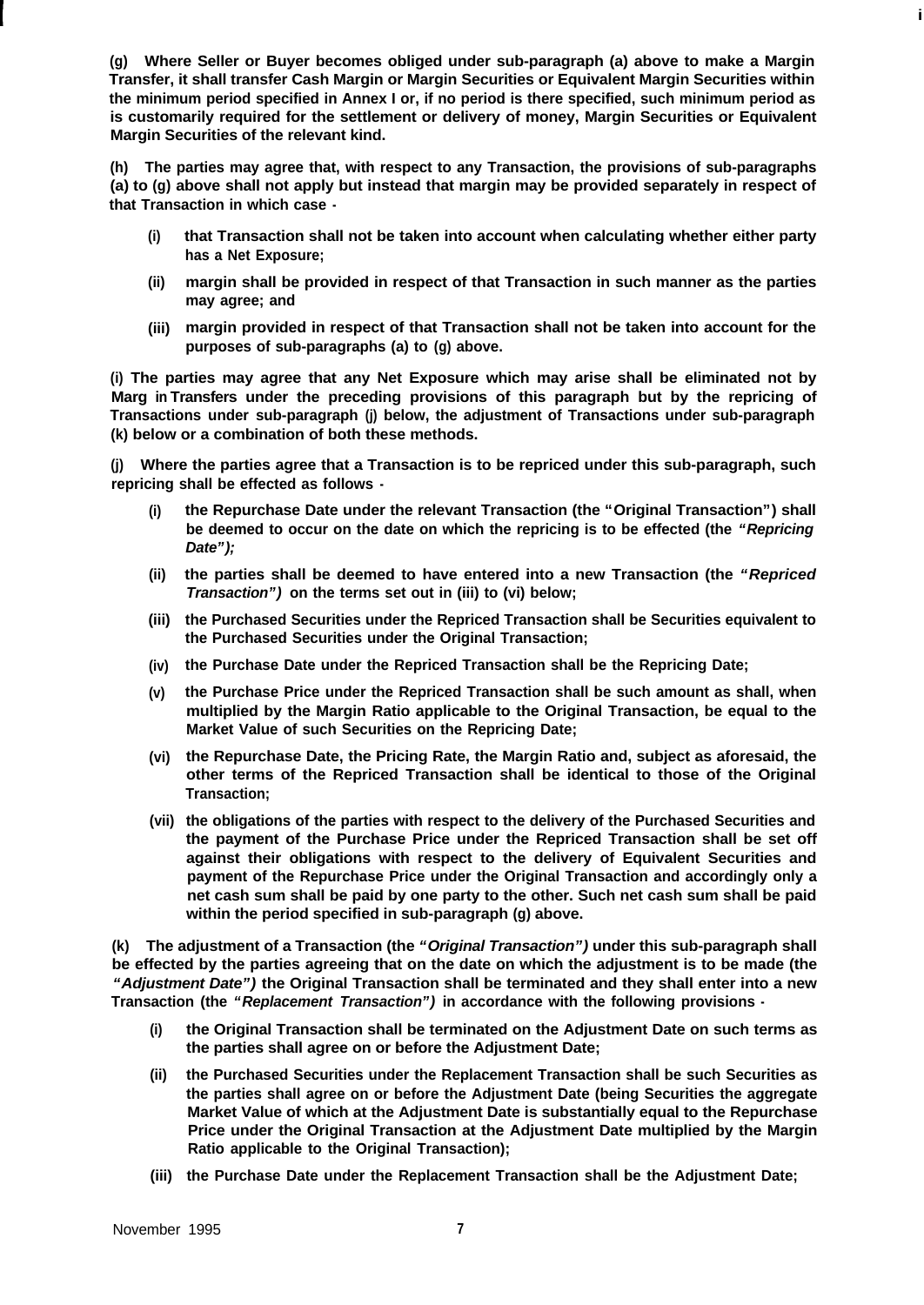- **(iv) the other terms of the Replacement Transaction shall be such as the parties shall agree on or before the Adjustment Date; and**
- **(v) the obligations of the parties with respect to payment and delivery of Securities on the Adjustment Date under the Original Transaction and the Replacement Transaction shall be settled in accordance with paragraph 6 within the minimum period specified in subparagraph (g) above.**

# 5. Income Payments

# **Unless otherwise agreed -**

- **(i) where the Term of a particular Transaction extends over an Income Payment Date in respect of any Securities subject to that Transaction, Buyer shall on the date such Income is paid by the issuer transfer to or credit to the account of Seller an amount equal to (and in the same currency as) the amount paid by the issuer;**
- **(ii) where Margin Securities are transferred from one party ("the first party") to the other party ("the second party") and an Income Payment Date in respect of such Securities occurs before Equivalent Margin Securities are transferred by the second party to the first party, the second party shall on the date such Income is paid by the issuer transfer to or credit to the account of the first party an amount equal to (and in the same currency as) the amount paid by the issuer;**

**and for the avoidance of doubt references in this paragraph to the amount of any income paid by the issuer of any Securities shall be to an amount paid without any withholding or deduction for or on account of taxes or duties notwithstanding that a payment of such Income made in certain circumstances may be subject to such a withholding or deduction.**

# 6. Payment and Transfer

**(a) Unless otherwise agreed, all money paid hereunder shall be in immediately available, freely convertible funds of the relevant currency. All Securities to be transferred hereunder (i) shall be in suitable form for transfer and shall be accompanied by duly executed instruments of transfer or assignment in blank (where required for transfer) and such other documentation as the transferee may reasonably request, or (ii) shall be transferred through the book entry system of Euroclear or Cedel, or (iii) shall be transferred through any other agreed securities clearance system, or (iv) shall be transferred by any other method mutually acceptable to Seller and Buyer.**

**(b) Unless otherwise agreed, all money payable by one party to the other in respect of any Transaction shall be paid free and clear of, and without withholding or deduction for, any taxes or duties of whatsoever nature imposed, levied, collected, withheld or assessed by any authority having power to tax, unless the withholding or deduction of such taxes or duties is required by law. In that event, unless otherwise agreed, the paying party shall pay such additional amounts as will result in the net amounts receivable by the other party (after taking account of such withholding or deduction) being equal to such amounts as would have been received by it had no such taxes or duties been required to be withheld or deducted.**

**(c) Unless otherwise agreed in writing between the parties, under each Transaction transfer of Purchased Securities by Seller and payment of Purchase Price by Buyer against the transfer of such Purchased Securities shall be made simultaneously and transfer of Equivalent Securities by Buyer and payment of Repurchase Price payable by Seller against the transfer of such Equivalent Securities shall be made simultaneously.**

**(d) Subject to and without prejudice to the provisions of sub-paragraph 6(c), either party may from time to time in accordance with market practice and in recognition of the practical difficulties in arranging simultaneous delivery of Securities and money waive in relation to any Transaction its rights under this Agreement to receive simultaneous transfer and/or payment provided that transfer and/or payment shall, notwithstanding such waiver, be made on the same day and provided also that no such waiver in respect of one Transaction shall affect or bind it in respect of any other Transaction.**

**(e) The parties shall execute and deliver all necessary documents and take all necessary steps to procure that all right, title and interest in any Purchased Securities, any Equivalent Securities, any**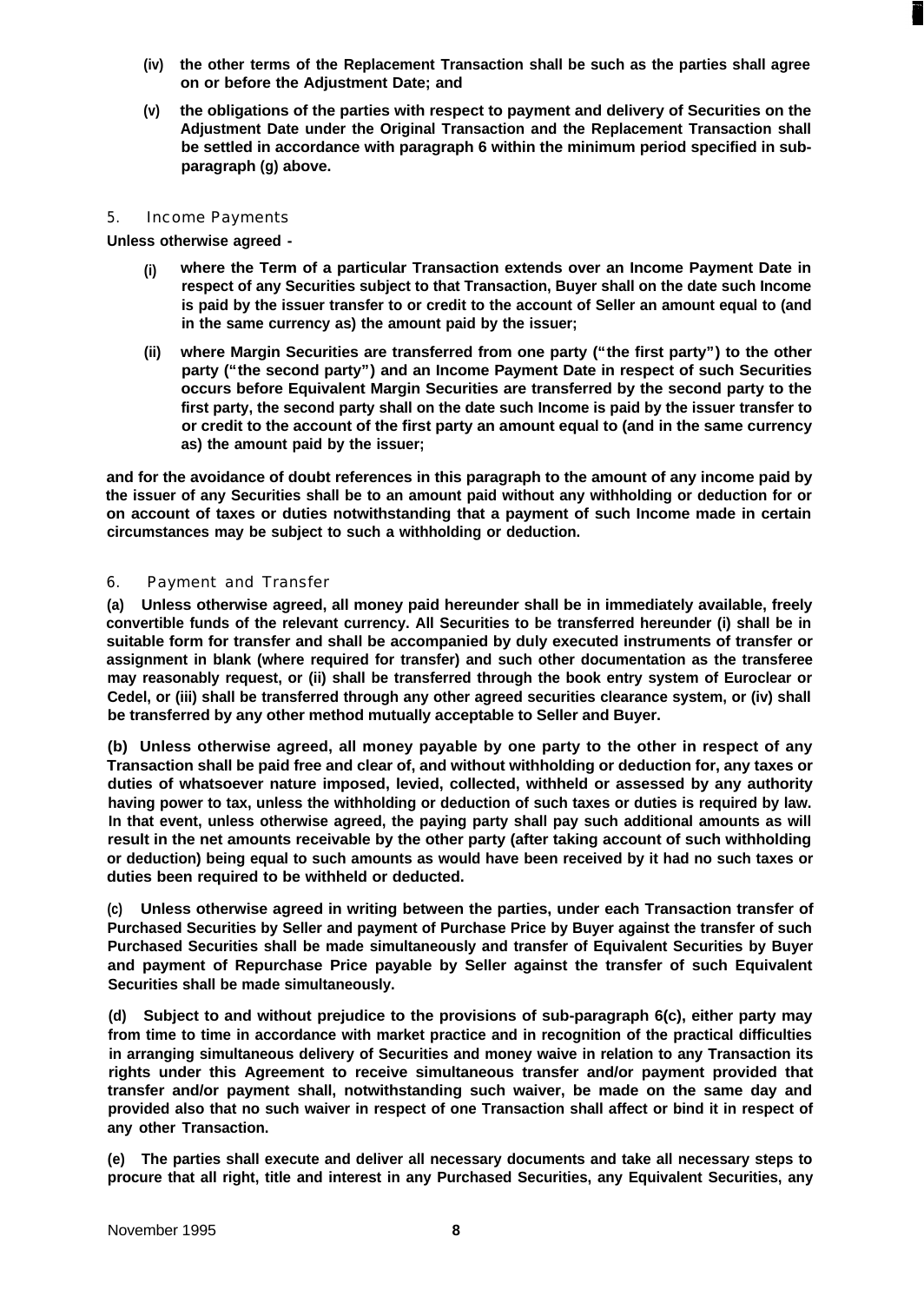**Margin Securities and any Equivalent Margin Securities shall pass to the party to which transfer is being made upon transfer of the same in accordance with this Agreement, free from all liens, claims, charges and encumbrances.**

**(f) Notwithstanding the use of expressions such as** *"Repurchase Date"***,** *"Repurchase Price"***,** *"margin", "Net Margin", "Margin* **Ratio" and** *"substitution"* **which are used to reflect terminology used in the market for transactions of the kind provided for in this Agreement, all right, title and interest in and to Securities and money transferred or paid under this Agreement shall pass to the transferee upon transfer or payment, the obligation of the party receiving Purchased Securities or Margin Securities being an obligation to transfer Equivalent Securities or Equivalent Margin Securities.**

**(g) Time shall be of the essence in this Agreement.**

**(h) Subject to paragraph 10, all amounts in the same currency payable by each party to the other under any Transaction or otherwise under this Agreement on the same date shall be combined in a single calculation of a net sum payable by one party to the other and the obligation to pay that sum shall be the only obligation of either party in respect of those amounts.**

**(i) Subject to paragraph 10, all Securities of the same issue, denomination, currency and series, transferable by each party to the other under any Transaction or hereunder on the same date shall be combined in a single calculation of a net quantity of Securities transferable by one party to the other and the obligation to transfer the net quantity of Securities shall be the only obligation of either party in respect of the Securities so transferable and receivable.**

# 7. Contractual Currency

**(a) All the payments made in respect of the Purchase Price or the Repurchase Price of any Transaction shall be made in the currency of the Purchase Price (the** *"Contractual Currency")* **save as provided in paragraph 10(c)(ii). Notwithstanding the foregoing, the payee of any money may, at its option, accept tender thereof in any other currency, provided, however, that, to the extent permitted by applicable law, the obligation of the payer to pay such money will be discharged only to the extent of the amount of the Contractual Currency that such payee may, consistent with normal banking procedures, purchase with such other currency (after deduction of any premium and costs of exchange) for delivery within the customary delivery period for spot transactions in respect of the relevant currency.**

**(b) If for any reason the amount in the Contractual Currency received by a party, including amounts received after conversion of any recovery under any judgment or order expressed in a currency other than the Contractual Currency, falls short of the amount in the Contractual Currency due and payable, the party required to make the payment will, as a separate and independent obligation, to the extent permitted by applicable law, immediately transfer such additional amount in the Contractual Currency as may be necessary to compensate for the shortfall.**

**(c) If for any reason the amount in the Contractual Currency received by a party exceeds the amount of the Contractual Currency due and payable, the party receiving the transfer will refund promptly the amount of such excess.**

# 8. Substitution

**(a) A Transaction may at any time between the Purchase Date and the Repurchase Date, if Seller so requests and Buyer so agrees, be varied by the transfer by Buyer to Seller of Securities equivalent to the Purchased Securities, or to such of the Purchased Securities as shall be agreed, in exchange for the transfer by Seller to Buyer of other Securities of such amount and description as shall be agreed (***"New Purchased Securities"***) (being Securities having a Market Value at the date of the variation at least equal to the Market Value of the Equivalent Securities transferred to Seller).**

**(b) Any variation under sub-paragraph (a) above shall be effected, subject to paragraph 6(d), by the simultaneous transfer of the Equivalent Securities and New Purchased Securities concerned.**

**(c) A Transaction which is varied under sub-paragraph (a) above shall thereafter continue in effect as though the Purchased Securities under that Transaction consisted of or included the New**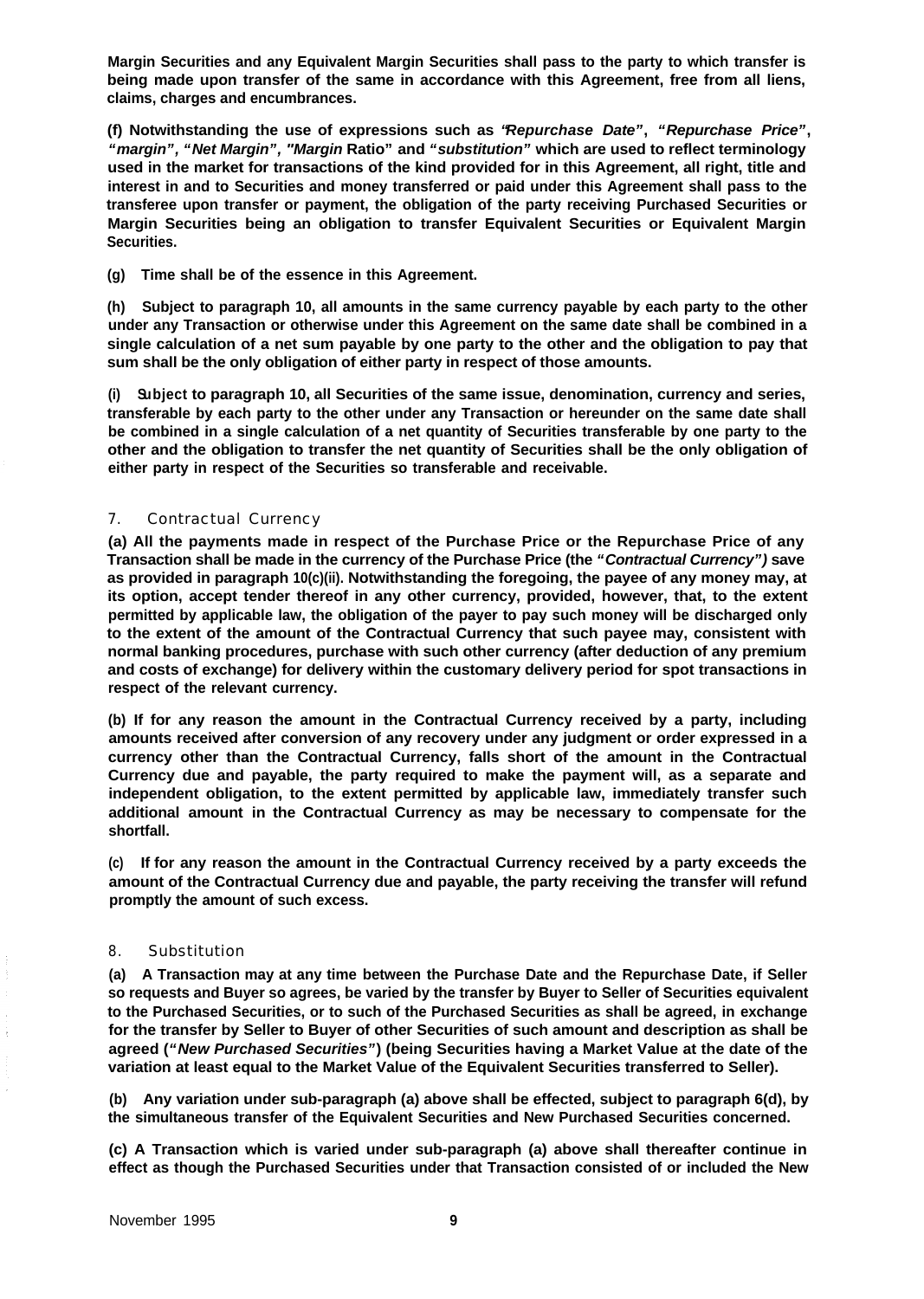**Purchased Securities instead of the Securities in respect of which Equivalent Securities have been transferred to Seller.**

**(d) Where either party has transferred Margin Securities to the other party it may at any time before Equivalent Margin Securities are transferred to it under paragraph 4 request the other party to transfer Equivalent Margin Securities to it in exchange for the transfer to the other party of new Margin Securities having a Market Value at the time of transfer at least equal to that of such Equivalent Margin Securities. If the other party agrees to the request, the exchange shall be effected, subject to paragraph 6(d), by the simultaneous transfer of the Equivalent Margin Securities and new Margin Securities concerned. Where either or both of such transfers is or are effected through a settlement system in circumstances which under the rules and procedures of that settlement system give rise to a payment by or for the account of one party to or for the account of the other party, the parties shall cause such payment or payments to be made outside that settlement system, for value the same day as the payments made through that settlement system, as shall ensure that the exchange of Equivalent Margin Securities and new Margin Securities effected under this sub-paragraph does not give rise to any net payment of cash by either party to the other.**

# 9. Representations

**Each party represents and warrants to the other that -**

**(a) it is duly authorised to execute and deliver this Agreement, to enter into the Transactions contemplated hereunder and to perform its obligations hereunder and thereunder and has taken all necessary action to authorise such execution, delivery and performance;**

**(b) it will engage in this Agreement and the Transactions contemplated hereunder (other than Agency Transactions) as principal;**

**(c) the person signing this Agreement on its behalf is, and any person representing it in entering into a Transaction will be, duly authorised to do so on its behalf;**

**(d) it has obtained all authorisations of any governmental or regulatory body required in connection with this Agreement and the Transactions contemplated hereunder and such authorisations are in full force and effect;**

**(e) the execution, delivery and performance of this Agreement and the Transactions contemplated hereunder will not violate any law, ordinance, charter, bye-law or rule applicable to it or any agreement by which it is bound or by which any of its assets are affected;**

**(f) it has satisfied itself and will continue to satisfy itself as to the tax implications of the Transactions contemplated hereunder;**

- **(g) in connection with this Agreement and each Transaction:**
	- **(i) unless there is a written agreement with the other party to the contrary, it is not relying on any advice (whether written or oral) of the other party, other than the representations expressly set out in this Agreement;**
	- **(ii) it has made and will make its own decisions regarding the entering into of any Transaction based upon its own judgment and upon advice from such professional advisers as it has deemed it necessary to consult;**
	- **(iii) it understands the terms, conditions and risks of each Transaction and is willing to assume (financially and otherwise) those risks;**

**(h) at the time of transfer to the other party of any Securities it will have the full and unqualified right to make such transfer and that upon such transfer of Securities the other party will receive all right, title and interest in and to those Securities free of any lien, claim, charge or encumbrance; and**

**(i) the paying and collecting arrangements applied in relation to any Securities prior to their transfer from that party to the other under this Agreement will not have resulted in the payment of any Income in respect of such Securities to the party transferring such Securities under deduction or withholding for or on account of UK tax.**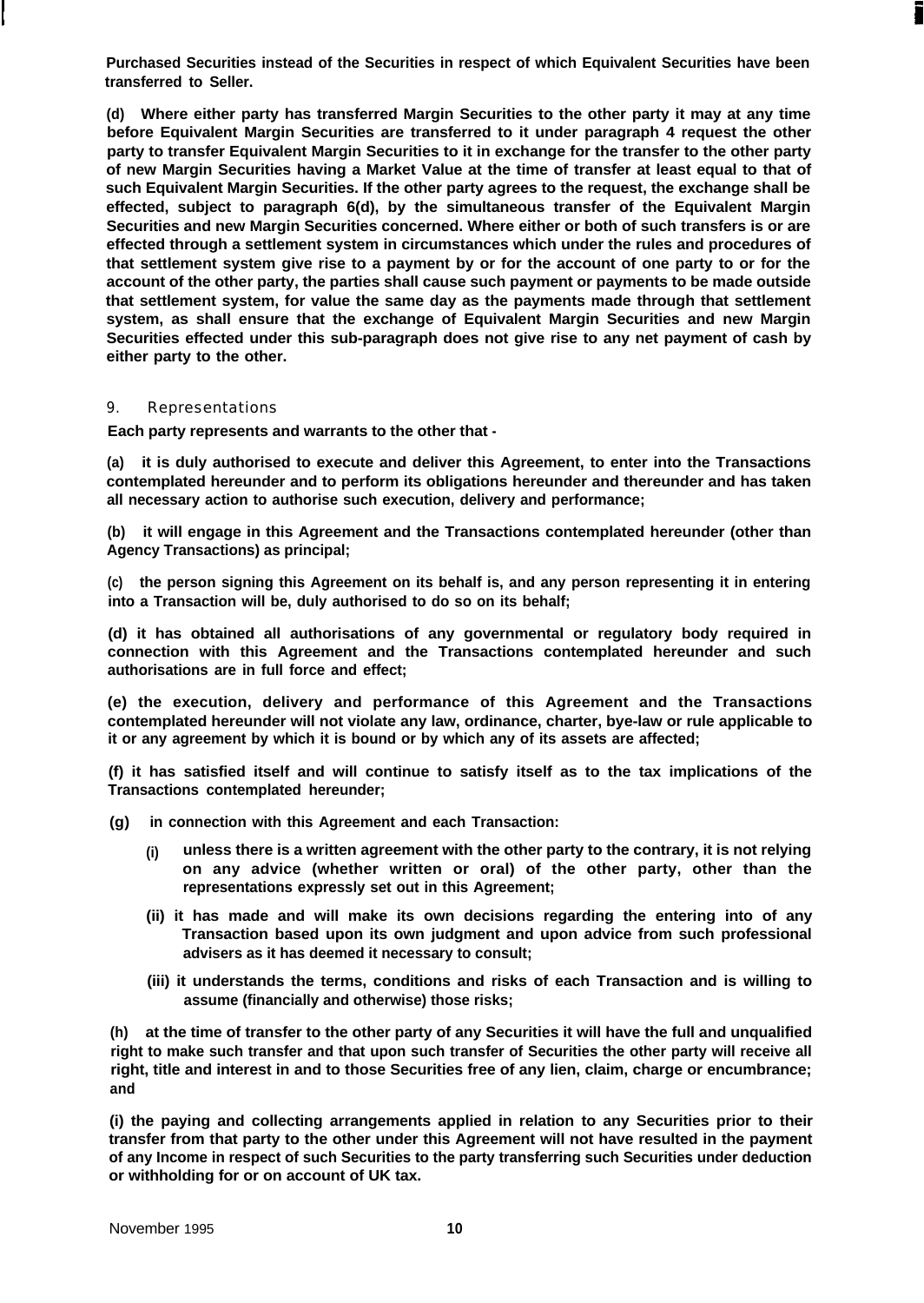**On the date on which any Transaction is entered into pursuant hereto, and on each day on which Securities, Equivalent Securities, Margin Securities or Equivalent Margin Securities are to be transferred under any Transaction, Buyer and Seller shall each be deemed to repeat all the foregoing representations. For the avoidance of doubt and notwithstanding any arrangements which Seller or Buyer may have with any third party, each party will be liable as a principal for its obligations under this Agreement and each Transaction.**

# 10. Events of Default

**(a) If any of the following events (each an** *"Event of Default")* **occurs in relation to either party (the** *"Defaulting Party",* **the other party being the** *"non-Defaulting Party")* **whether acting as Seller or Buyer-**

- **(i) Buyer fails to pay the Purchase Price upon the applicable Purchase Date or Seller fails to pay the Repurchase Price upon the applicable Repurchase Date, and the non-Defaulting** Party **serves a Default Notice on the Defaulting Party; or**
- **(ii) Seller or Buyer fails to comply with paragraph 4 and the non-Defaulting Party serves a Default Notice on the Defaulting Party; or**
- **(iii) Seller or Buyer fails to comply with paragraph 5 and the non-Defaulting Party serves a Default Notice on the Defaulting Party; or**
- **(iv) an Act of Insolvency occurs with respect to Seller or Buyer and (except in the case of an Act of Insolvency which is the presentation of a petition for winding-up or any analogous proceeding or the appointment of a liquidator or analogous officer of the Defaulting Party in which case no such notice shall be required) the non-Defaulting Party serves a Default Notice on the Defaulting Party; or**
- **(v) any representations made by Seller or Buyer are incorrect or untrue in any material respect when made or repeated or deemed to have been made or repeated, and the non-Defaulting Party serves a Default Notice on the Defaulting Party; or**
- **(vi) Seller or Buyer admits to the other that it is unable to, or intends not to, perform any of its obligations hereunder and/or in respect of any Transaction and the non-Defaulting Party serves a Default Notice on the Defaulting Party; or**
- **(vii) Seller or Buyer is suspended or expelled from membership of or participation in any securities exchange or association or other self regulating organisation, or suspended from dealing in securities by any government agency, or any of the assets of either Seller or Buyer or the assets of investors held by, or to the order of, Seller or Buyer are transferred or ordered to be transferred to a trustee by a regulatory authority pursuant to any securities regulating legislation and the non-Defaulting Party serves a Default Notice on the Defaulting Party; or**
- **(viii) Seller or Buyer fails to perform any other of its obligations hereunder and does not remedy such failure within 30 days after notice is given by the non-Defaulting Party requiring it to do so, and the non-Defaulting Party serves a Default Notice on the Defaulting Party;**

**then sub-paragraphs (b) to (d) below shall apply.**

**(b) The Repurchase Date for each Transaction hereunder shall be deemed immediately to occur and, subject to the following provisions, all Cash Margin (including interest accrued) shall be immediately repayable and Equivalent Margin Securities shall be immediately deliverable (and so that, where this sub-paragraph applies, performance of the respective obligations of the parties with respect to the delivery of Securities, the payment of the Repurchase Prices for any Equivalent Securities and the repayment of any Cash Margin shall be effected only in accordance with the provisions of sub-paragraph (c) below).**

- **(c) (i) The Default Market Values of the Equivalent Securities and any Equivalent Margin Securities to be transferred, the amount of any Cash Margin (including the amount of interest accrued) to be transferred and the Repurchase Prices to be paid by each party shall be established by the non-Defaulting Party for all Transactions as at the Repurchase Date; and**
	- **(ii) on the basis of the sums so established, an account shall be taken (as at the Repurchase Date) of what is due from each party to the other under this Agreement (on the basis**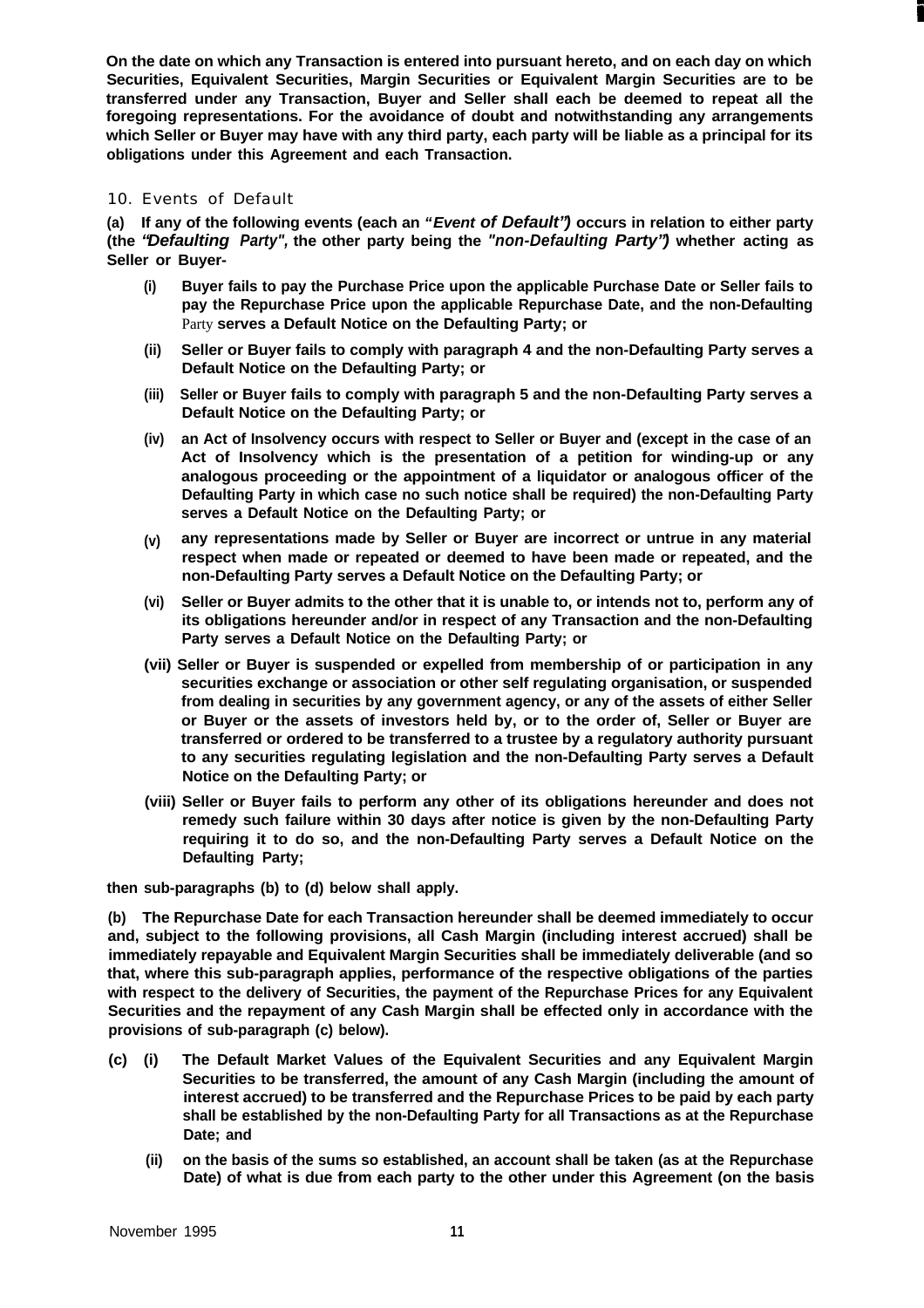**that each party's claim against the other in respect of the transfer to it of Equivalent Securities or Equivalent Margin Securities under this Agreement equals the Default Market Value therefor) and the sums due from one party shall be set off against the sums due from the other and only the balance of the account shall be payable (by the party having the claim valued at the lower amount pursuant to the foregoing) and such balance shall be due and payable on the next following Business Day. For the purposes of this calculation, all sums not denominated in the Base Currency shall be converted into the Base Currency on the relevant date at the Spot Rate prevailing at the relevant time.**

**(d) The Defaulting Party shall be liable to the non-Defaulting Party for the amount of all reasonable legal and other professional expenses incurred by the non-Defaulting Party in connection with or as a consequence of an Event of Default, together with interest thereon at LIBOR or, in the case of an expense attributable to a particular Transaction, the Pricing Rate for the relevant Transaction if that Pricing Rate is greater than LIBOR.**

**(e) If Seller fails to deliver Purchased Securities to Buyer on the applicable Purchase Date Buyer may -**

- **(i) if it has paid the Purchase Price to Seller, require Seller immediately to repay the sum so paid;**
- **(ii) if Buyer has a Transaction Exposure to Seller in respect of the relevant Transaction, require Seller from time to time to pay Cash Margin at least equal to such Transaction Exposure;**
- **(iii) at any time while such failure continues, terminate the Transaction by giving written notice to Seller. On such termination the obligations of Seller and Buyer with respect to delivery of Purchased Securities and Equivalent Securities shall terminate and Seller shall pay to Buyer an amount equal to the excess of the Repurchase Price at the date of Termination over the Purchase Price.**

**(f) If Buyer fails to deliver Equivalent Securities to Seller on the applicable Repurchase Date Seller may -**

- **(i) if it has paid the Repurchase Price to Buyer, require Buyer immediately to repay the sum so paid;**
- **(ii) if Seller has a Transaction Exposure to Buyer in respect of the relevant Transaction, require Buyer from time to time to pay Cash Margin at least equal to such Transaction Exposure;**
- **(iii) at any time while such failure continues, by written notice to Buyer declare that that Transaction (but only that Transaction) shall be terminated immediately in accordance with sub-paragraph (c) above (disregarding for this purpose references in that subparagraph to transfer of Cash Margin and delivery of Equivalent Margin Securities).**

**(g) The provisions of this Agreement constitute a complete statement of the remedies available to each party in respect of any Event of Default.**

**(h) Neither party may claim any sum by way of consequential loss or damage in the event of a failure by the other party to perform any of its obligations under this Agreement.**

**(i) Each party shall immediately notify the other if an Event of Default, or an event which, upon the serving of a Default Notice, would be an Event of Default, occurs in relation to it.**

# 11. Tax Event

- **(a) This paragraph shall apply if either party notifies the other that-**
	- **(i) any action taken by a taxing authority or brought in a court of competent jurisdiction (regardless of whether such action is taken or brought with respect to a party to this Agreement); or**
	- **(ii) a change in the fiscal or regulatory regime (including, but not limited to, a change in law or in the general interpretation of law but excluding any change in any rate of tax)**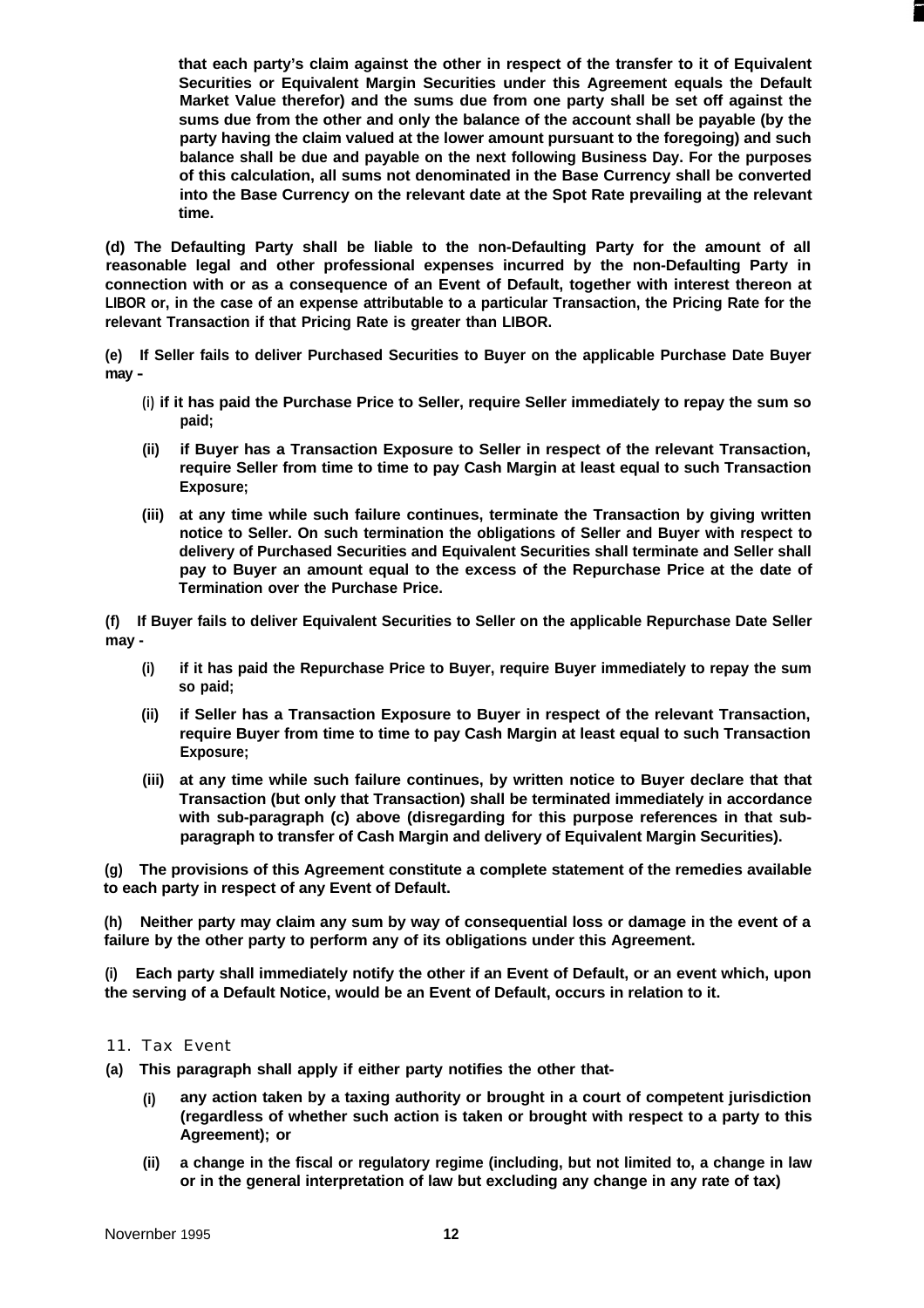**has or will, in the notifying party's reasonable opinion, have a material adverse effect on that party in the context of a Transaction.**

**(b) If so requested by the other party, the notifying party will furnish the other with an opinion of a suitably qualified adviser that an event referred to in sub-paragraph (a)(i) or (ii) above has occurred and affects the notifying party.**

**(c) Where this paragraph applies, the party giving the notice referred to in sub-paragraph (a) may, subject to sub-paragraph (d) below, terminate the Transaction with effect from a date specified in the notice, not being earlier (unless so agreed by the other party) than 30 days after the date of the notice, by nominating that date as the Repurchase Date.**

**(d) If the party receiving the notice referred to in sub-paragraph (a) so elects, it may override that notice by giving a counter-notice to the other party. If a counter-notice is given, the party which gives the counter-notice will be deemed to have agreed to indemnify the other party against the adverse effect referred to in sub-paragraph (a) so far as relates to the relevant Transaction and the original Repurchase Date will continue to apply.**

**(e) Where a Transaction is terminated as described in this paragraph, the party which has given the notice to terminate shall indemnify the other party against any reasonable legal and other professional expenses incurred by the other party by reason of the termination, but the other party may not claim any sum by way of consequential loss or damage in respect of a termination in accordance with this paragraph.**

**(f) This paragraph is without prejudice to paragraph 6(b) (obligation to pay additional amounts if withholding or deduction required); but an obligation to pay such additional amounts may, where appropriate, be a circumstance which causes this paragraph to apply.**

# 12. Interest

**To the extent permitted by applicable law, if any sum of money payable hereunder or under any Transaction is not paid when due, interest shall accrue on such unpaid sum as a separate debt at the greater of the Pricing Rate for the Transaction to which such sum relates (where such sum is referable to a Transaction) and LIBOR on a 360 day basis or 365 day basis in accordance with the applicable ISMA convention, for the actual number of days during the period from and including the date on which payment was due to, but excluding, the date of payment.**

# 13. Single Agreement

**Each party acknowledges that, and has entered into this Agreement and will enter into each Transaction hereunder in consideration of and in reliance upon the fact that, all Transactions hereunder constitute a single business and contractual relationship and are made in consideration of each other. Accordingly, each party agrees (i) to perform all of its obligations in respect of each Transaction hereunder, and that a default in the performance of any such obligations shall constitute a default by it in respect of all Transactions hereunder, and (ii) that payments, deliveries and other transfers made by either of them in respect of any Transaction shall be deemed to have been made in consideration of payments, deliveries and other transfers in respect of any other Transactions hereunder.**

# 14. Notices and Other Communications

- **(a) Any notice or other communication to be given under this Agreement-**
	- **(i) shall be in the English language and, except where expressly otherwise provided in this Agreement, shall be in writing;**
	- **(ii) may be given in any manner described in sub-paragraph (b) below;**
	- **(iii) shall be sent to the party to whom it is to be given at the address or number, or in accordance with the electronic messaging details, set out in Annex V.**
- **(b) Any such notice or other communication shall be effective-**
	- **(i) if in writing and delivered in person or by courier, at the time when it is delivered;**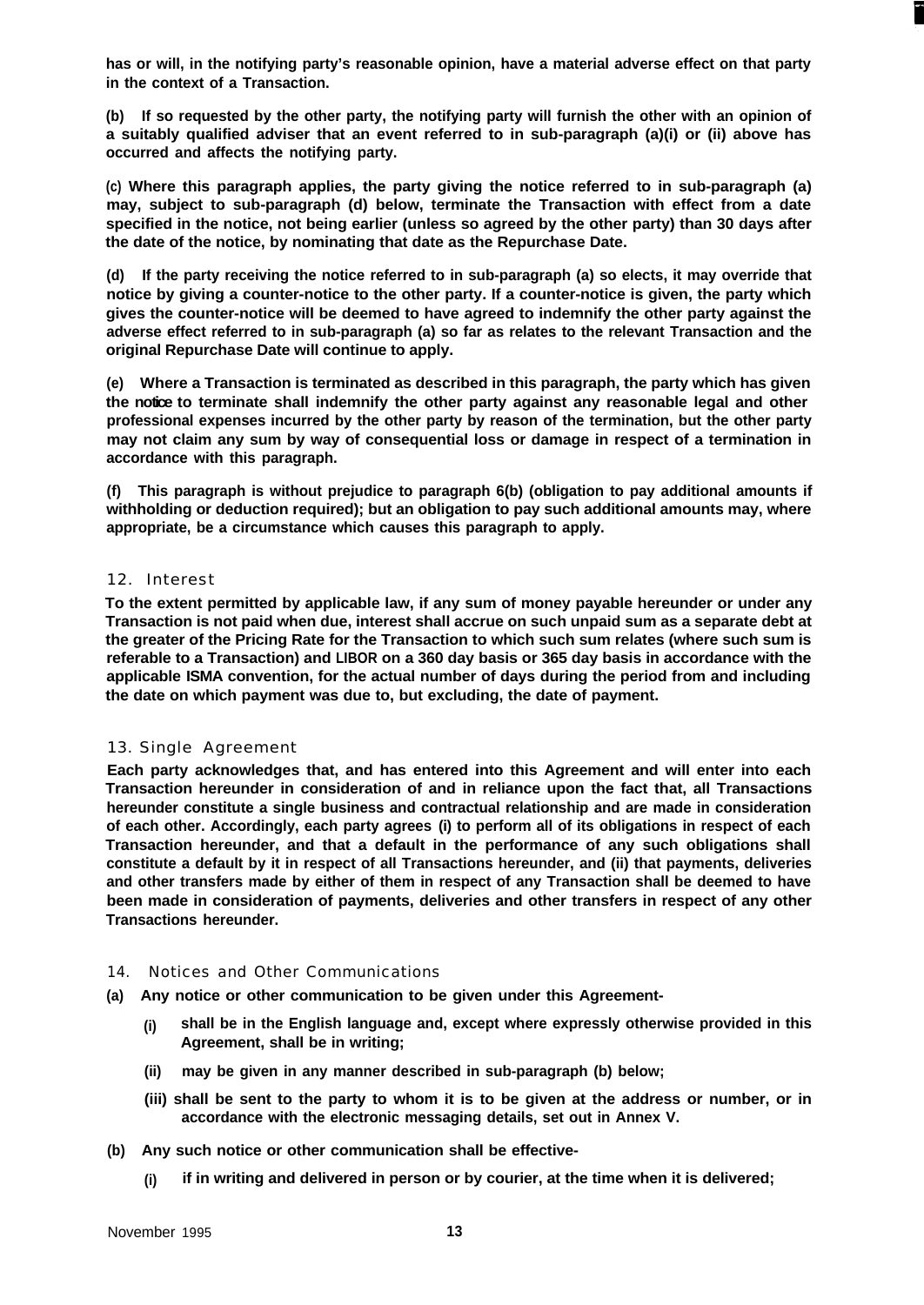- **(ii) if sent by telex, at the time when the recipient's answerback is received;**
- **(iii) if sent by facsimile transmission, at the time when the transmission is received by a responsible employee of the recipient in legible form (it being agreed that the burden of proving receipt will be on the sender and will not be met by a transmission report generated by the sender's facsimile machine);**
- **(iv) if sent by certified or registered mail (airmail, if overseas) or the equivalent (return receipt requested), at the time when that mail is delivered or its delivery is attempted;**
- **(v) if sent by electronic messaging system, at the time that electronic message is received;**

**except that any notice or communication which is received, or delivery of which is attempted, after close of business on the date of receipt or attempted delivery or on a day which is not a day on which commercial banks are open for business in the place where that notice or other communication is to be given shall be treated as given at the opening of business on the next following day which is such a day.**

**(c) Either party may by notice to the other change the address, telex or facsimile number or electronic messaging system details at which notices or other communications are to be given to it.**

# 15. Entire Agreement; Severability

**This Agreement shall supersede any existing agreements between the parties containing general terms and conditions for Transactions. Each provision and agreement herein shall be treated as separate from any other provision or agreement herein and shall be enforceable notwithstanding the unenforceability of any such other provision or agreement.**

## 16. Non-assignability; Termination

**(a) Subject to sub-paragraph (b) below, the rights and obligations of the parties under this Agreement and under any Transaction shall not be assigned, charged or otherwise dealt with by either party without the prior written consent of the other party. Subject to the foregoing, this Agreement and any Transactions shall be binding upon and shall inure to the benefit of the parties and their respective successors and assigns.**

**(b) Sub-paragraph (a) above shall not preclude a party from assigning, charging, or otherwise dealing with all or any part of its interest in any sum payable to it under paragraph 10(c) or (d) above.**

**(c) Either party may terminate this Agreement by giving written notice to the other, except that this Agreement shall, notwithstanding such notice, remain applicable to any Transactions then outstanding.**

**(d) All remedies hereunder shall survive Termination in respect of the relevant Transaction and termination of this Agreement.**

#### 17. Governing Law

**This Agreement shall be governed by and construed in accordance with the laws of England. Buyer and Seller hereby irrevocably submit for all purposes of or in connection with this Agreement and each Transaction to the jurisdiction of the Courts of England.**

**Party A hereby appoints the person identified in Annex VI hereto as its agent to receive on its behalf service of process in such courts. If such agent ceases to be its agent, Party A shall promptly appoint, and notify Party B of the identity of, a new agent in England.**

**Party B hereby appoints the person identified in Annex VII hereto as its agent to receive on its behalf service of process in such courts. If such agent ceases to be its agent, Party B shall promptly appoint, and notify Party A of the identity of, a new agent in England.**

**Nothing in this paragraph shall limit the right of any party to take proceedings in the courts of any other country of competent jurisdiction.**

#### 18. No Waivers, etc.

**No express or implied waiver of any Event of Default by either party shall constitute a waiver of any other Event of Default and no exercise of any remedy hereunder by any party shall constitute a**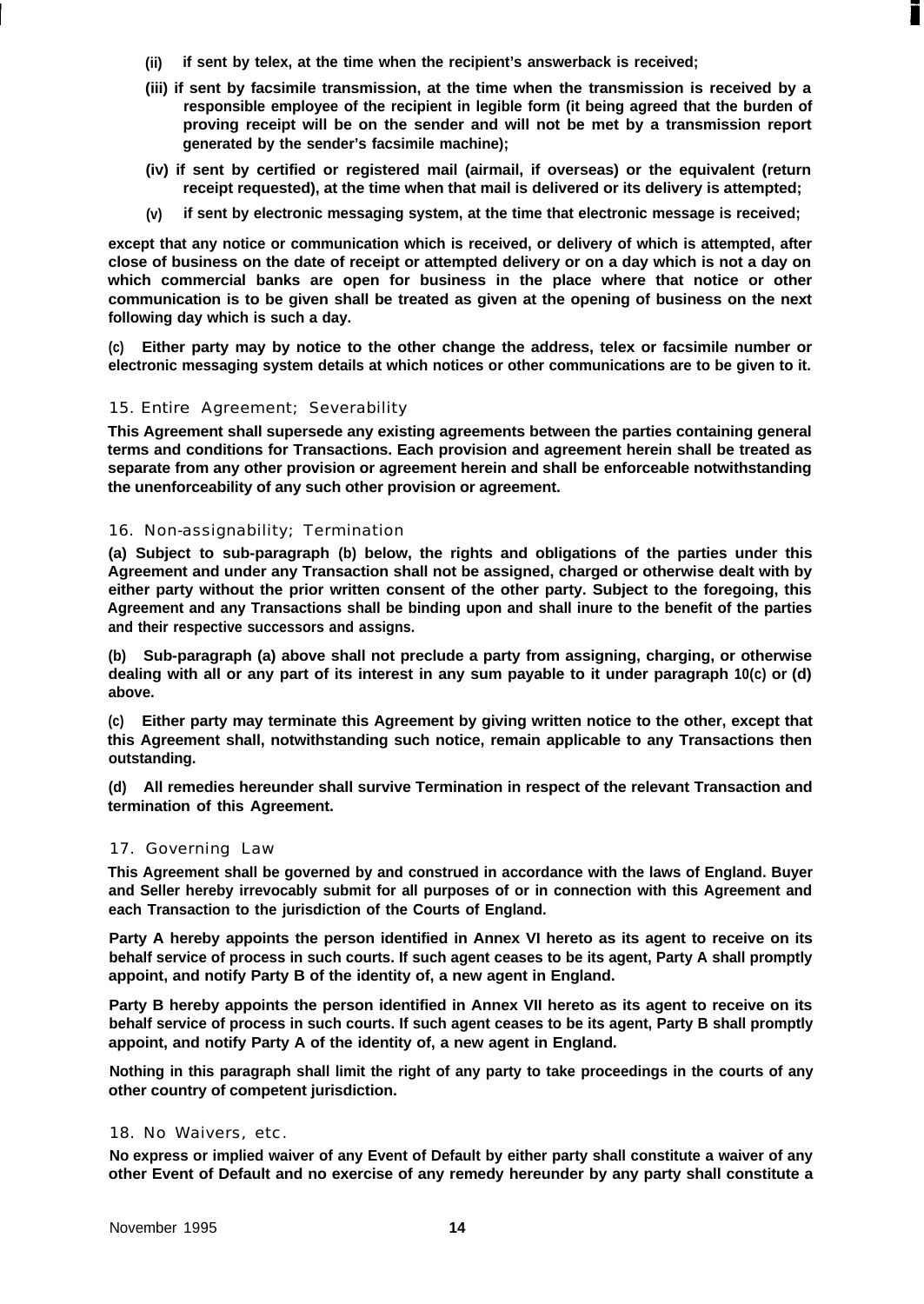**waiver of its right to exercise any other remedy hereunder. No modification or waiver of any provision of this Agreement and no consent by any party to a departure herefrom shall be effective unless and until such modification, waiver or consent shall be in writing and duly executed by both of the parties hereto. Without limitation on any of the foregoing, the failure to give a notice pursuant to sub-paragraph 4(a) hereof will not constitute a waiver of any right to do so at a later date.**

# 19. Waiver of Immunity

**Each party hereto hereby waives, to the fullest extent permitted by applicable law, all immunity (whether on the basis of sovereignty or otherwise) from jurisdiction, attachment (both before and after judgment) and execution to which it might otherwise be entitled in any action or proceeding in the Courts of England or of any other country or jurisdiction, relating in any way to this Agreement or any Transaction, and agrees that it will not raise, claim or cause to be pleaded any such immunity at or in respect of any such action or proceeding.**

# 2 0. Recording

**The parties agree that each may electronically record all telephone conversations between them.**

| [Name of Party] | [Name of Party]                                                                                                                       |
|-----------------|---------------------------------------------------------------------------------------------------------------------------------------|
| BY              | BY                                                                                                                                    |
|                 |                                                                                                                                       |
| Date            | Date <b>Date Date Date Date Date Date Date Date Date Date Date Date Date Date Date Date Date Date Date Date Date Date Date Date D</b> |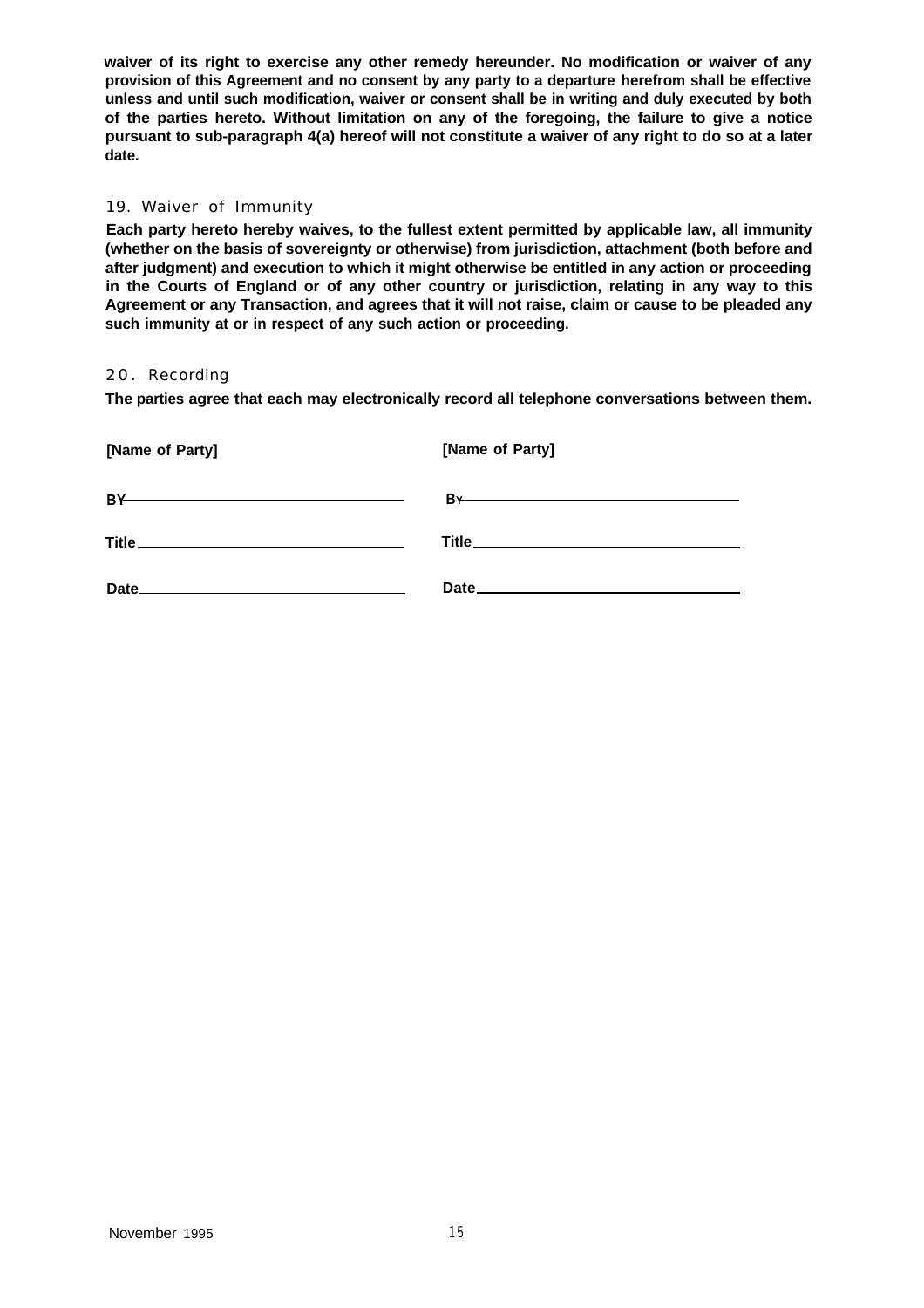# **ANNEX I**

# **Supplemental Terms or Conditions**

**Paragraph references are to paragraphs in the Agreement.**

- **1. The following elections shall apply:**
- **[(a) paragraph 1. Buy/Sell Back Transactions may be effected under this Agreement, and accordingly Annex Ill will apply.]\***
- **[(b) paragraph 1. Agency Transactions may be effected under this Agreement, and accordingly Annex IV will apply.]\***
- **(c)** paragraph 2(c). The Base Currency shall be<sub>-</sub>
- **(d) paragraph 2(l). [list Buyer's and Seller's Designated Offices]**
- **[(e) paragraph 2(s). For the avoidance of doubt, if Securities in any Transaction include** '. **Italian government bonds, the Income in respect of such Italian government bonds shall exclude any amount deducted for or on account of tax at source and any tax credits or refunds in respect of Distributions (if any) on such Italian government bonds.]\***
- $(f)$ **paragraph 2(y). The pricing source for calculation of Market Value shall be:**
- **(g) paragraph 2(kk). Spot Rate to be:**
- **(h) paragraph 3(b). [Seller/Buyer/both Seller and Buyer]\* to deliver Confirmation.**
- **(i) paragraph 4(f). interest rate on Cash Margin to be [ ]% for \_\_\_\_\_\_\_\_currency**  $\frac{1}{2}$  <sup>3</sup>% for currency

**Interest to be payable [payment intervals and dates]**

**(j) paragraph 4(g). Delivery period for margin calls to be:**

**2. The following Supplemental Terms and Conditions shall apply**

**<sup>\*</sup>Delete as appropriate.**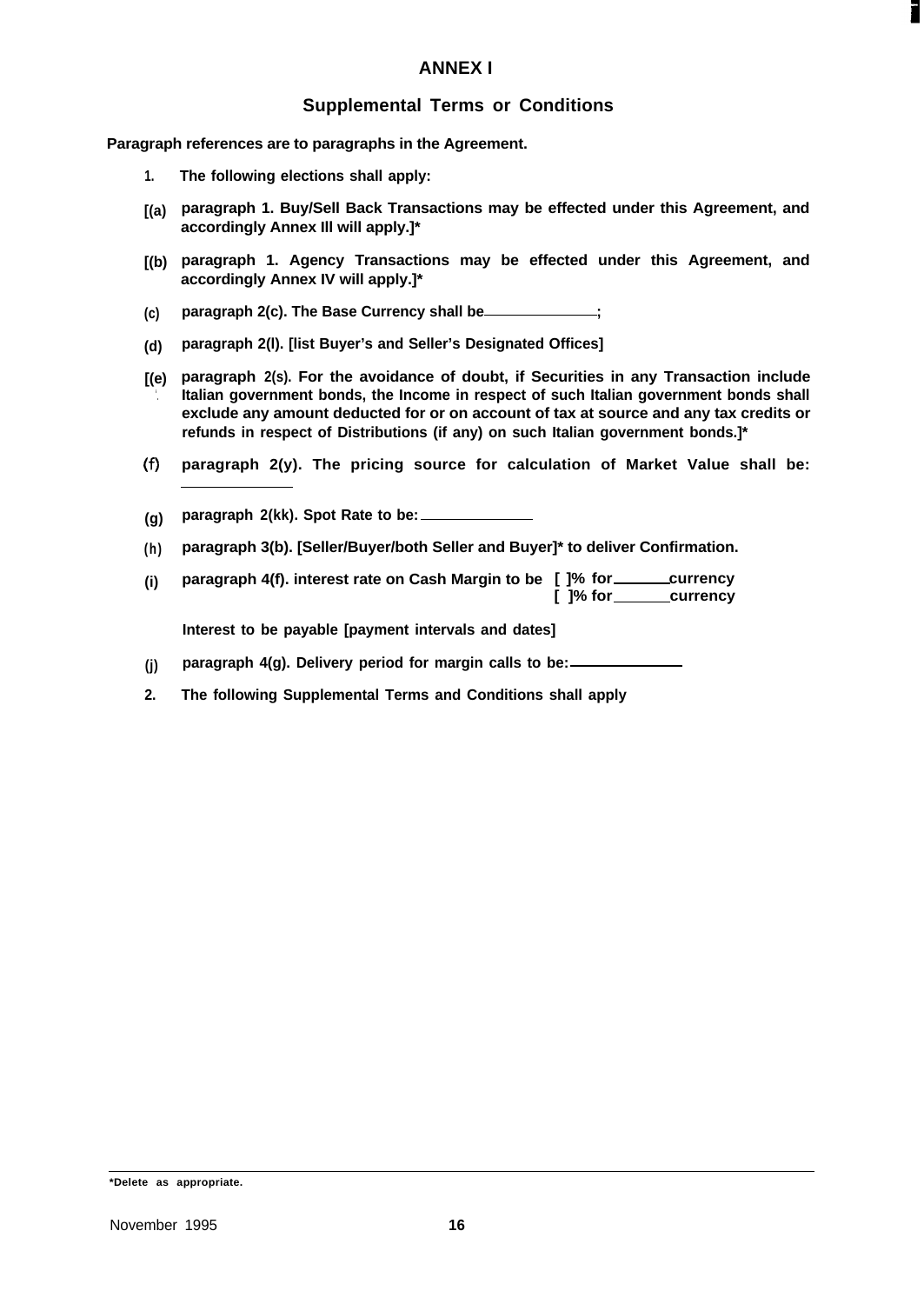# **ANNEX II**

# **Form of Confirmation**

 $To:=$ **From:**

**Date:**

**Subject: [Repurchase] [Buy/Sell]\* Transaction (Reference Number: )**

**Dear Sirs,**

**The purpose of this [letter]/[facsimile]/[telex] is to set forth the terms and conditions of the above repurchase transaction entered into between us on the Contract Date referred to below.**

**This confirmation supplements and forms part of, and is subject to, the Global Master Repurchase Agreement as entered into between us as of** [ ] **as the same may be amended from time to time (the** *Agreement).* **All provisions contained in the Agreement govern this confirmation except as expressly modified below. Words and phrases defined in the Agreement and used in this confirmation shall have the same meaning herein as in the Agreement.**

- **1. Contract Date:**
- **2. Purchased Securities [state type[s] and nominal value[s]]:**
- **3. CUSIP, CINS or other identifying number[s]:**
- **4. Buyer:**
- **5. Seller:**
- **6. Purchase Date:**
- **7. Purchase Price:**
- **8. Contractual Currency:**
- **[9. Repurchase Date]:\***
- **[10. Terminable on demand]\***
- **11. Pricing Rate:**
- **[12. Sell Back Price:]**
- **13. Buyer's Bank Account[s] Details:**
- **14. Seller's Bank Account[s] Details:**

**[15. The Transaction is an Agency Transaction. [Name of Agent] is acting as agent for [name or identifier of Principal]]\***

**[ 16. Additional Terms]:**

**Yours faithfully,**

**<sup>\*</sup>Delete as appropriate.**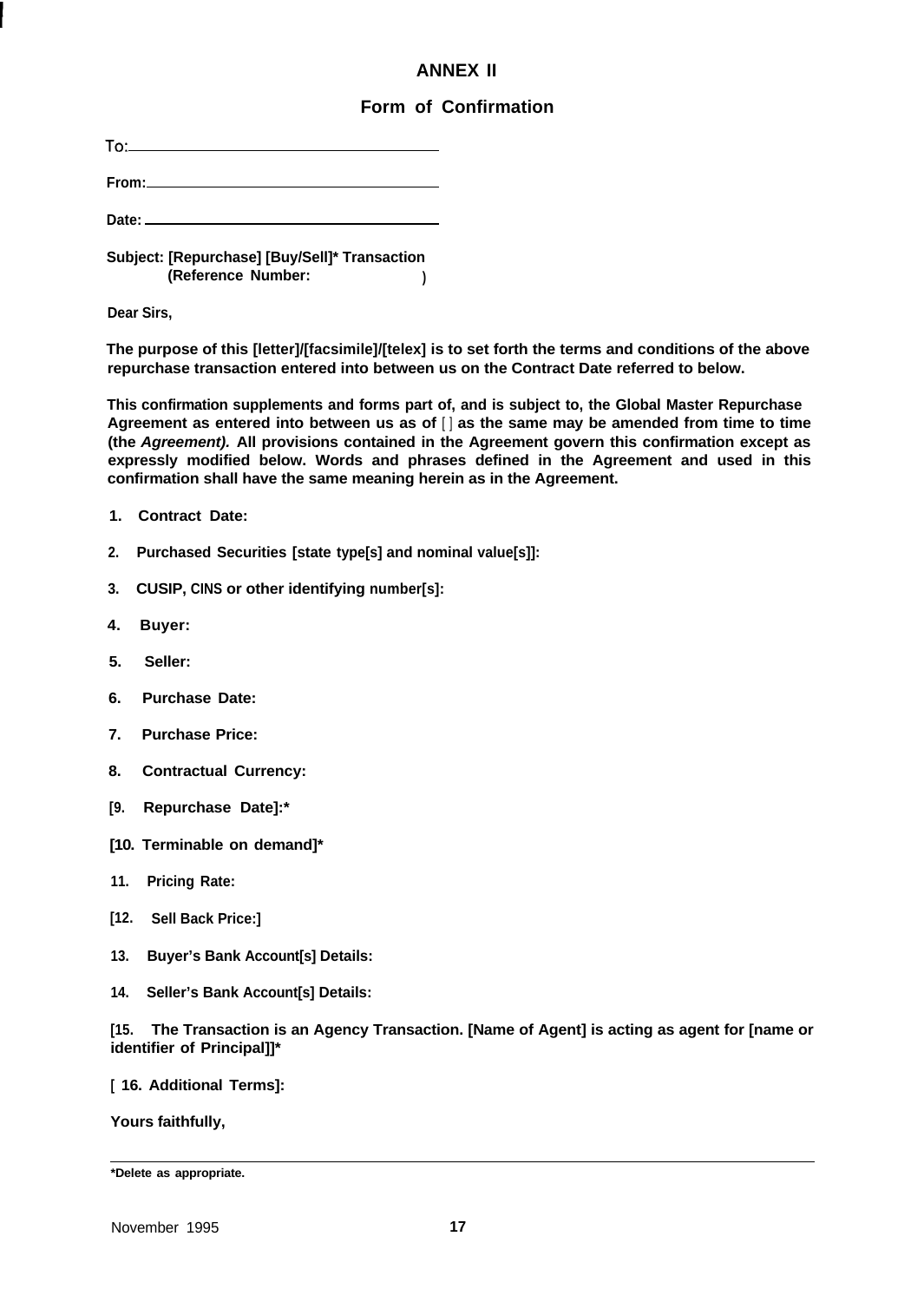# **ANNEX III**

# **Buy/Sell Back Transactions**

**1. In the event of any conflict between the terms of this Annex III and any other term of the Agreement, the terms in this Annex shall prevail.**

**2. Each Transaction shall be identified at the time it is entered into and in the Confirmation relating to it as either a Repurchase Transaction or a Buy/Sell Back Transaction.**

**3. In the case of a Buy/Sell Back Transaction the Confirmation delivered in accordance with paragraph 3 of the Agreement may consist of a single document in respect of both of the transactions which together form the Buy/Sell Back Transaction or separate Confirmations may be delivered in respect of each such transaction. Such Confirmations may be in the form of Annex II to the Agreement except that, subject to paragraph 5 below, such Confirmations shall not include the item specified in paragraph 10 of Annex II.**

- **4. The following definitions shall apply to Buy/Sell Back Transactions:**
	- **(i).** *"Accrued Interest",* **with respect to any Purchased Securities subject to a Buy/Sell Back Transaction, unpaid Income that has accrued during the period from (and including) the issue date or the last Income Payment Date (whichever is the later) in respect of such Purchased Securities to (but excluding) the date of calculation. For these purposes unpaid Income shall be deemed to accrue on a daily basis from (and including) the issue date or the last Income Payment Date (as the case may be) to (but excluding) the next Income Payment Date or the maturity date (whichever is the earlier);**
	- **(ii)** *"Sell Back Differential"***, with respect to any Buy/Sell Back Transaction as of any date, the aggregate amount obtained by daily application of the Pricing Rate for such Buy/Sell Back Transaction (on a 360 day basis or 365 day basis in accordance with the applicable ISMA convention, unless otherwise agreed between the parties for the Transaction) to the sum of (a) the Purchase Price and (b) Accrued Interest paid on the Purchase Date for such Transaction for the actual number of days during the period commencing on (and including) the Purchase Date for such Buy/Sell Back Transaction and ending on (but excluding) the date of calculation;**
	- **(iii)** *"Sell Back Price",* **with respect to any Buy/Sell Back Transaction, means:**
		- **(x) in relation to the date originally specified by the parties as the Repurchase Date pursuant to paragraph 3(b)(iii) of the Agreement, the price agreed by the Parties in relation to that Buy/Sell Back Transaction, and**
		- **(Y) in any other case (including for the purposes of the application of paragraph 4 (margin maintenance) or paragraph 10 (Events of Default)) of the Agreement, the product of the formula (P + Al + D) - (IR + C), where -**
			- **P = the Purchase Price**
			- **Al = the amount, equal to Accrued Interest at the Purchase Date, paid under paragraph 8 of this Annex**
			- **D = the Sell Back Differential**
			- **IR = the amount of any Income in respect of the Purchased Securities payable by the issuer on or, in the case of registered Securities, by reference to, any date falling between the Purchase Date and the Repurchase Date**
			- **C = the aggregate amount obtained by daily application of the Pricing Rate for such Buy/Sell Back Transaction to any such Income from (and including) the date of payment by the issuer to (but excluding) the date of calculation**

**5. When entering into a Buy/Sell Back Transaction the parties shall also agree the Sell Back Price and the Pricing Rate to apply in relation to that Transaction on the scheduled Repurchase Date. The parties shall record the Pricing Rate in at least one Confirmation applicable to that Buy/Sell Back Transaction.**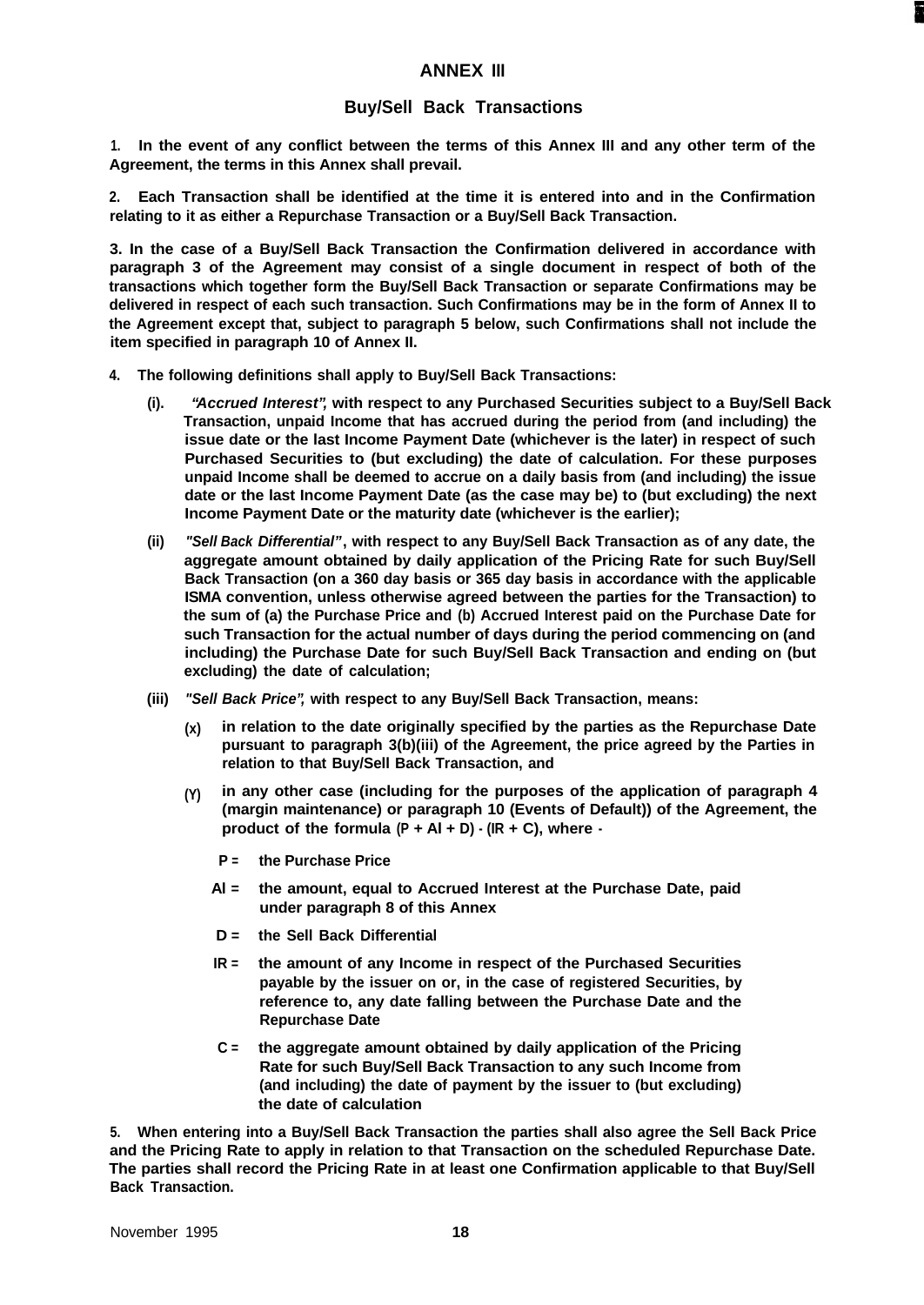**6. Buy/Sell Back Transactions shall not be terminable on demand.**

**7. In the case of a Buy/Sell Back Transaction, the Purchase Price shall be quoted exclusive of Accrued Interest to the Purchase Date on the Purchased Securities and the Sell Back Price shall be quoted exclusive of Accrued Interest.**

**8. For the purposes of paragraph 3(c) of the Agreement, in the case of a Buy/Sell Back Transaction, the Purchased Securities shall be transferred to Buyer or its agent against the payment of the Purchase Price plus an amount equal to Accrued Interest to the Purchase Date on such Purchased Securities.**

**9. In the case of a Buy/Sell Back Transaction, paragraph 3(f) of the Agreement shall not apply. Termination of such a Transaction will be effected on the Repurchase Date by transfer to Seller or its agent of Equivalent Securities against the payment by Seller of (i) in a case where the Repurchase Date is the date originally scheduled by the parties pursuant to paragraph 3(b)(iii) of the Agreement, the Sell Back Price referred to in paragraph 4(iii)(x) of this Annex plus an amount equal to Accrued Interest to the Repurchase Date; and (ii) in any other case, the Sell Back Price referred to in paragraph 4(iii)(y) of this Annex.**

**10. It the parties agree that a Buy/Sell Back Transaction is to be repriced in accordance with paragraph 4(i) of the Agreement, they shall at the time of such repricing agree the Purchase Price, the Sell Back Price and the Pricing Rate applicable to the Repriced Transaction.**

**11. Paragraph 5 of the Agreement (relating to Income payments) shall not apply to Buy/Sell Back Transactions.**

**12. References to "Repurchase Price" throughout the Agreement shall be construed as references to "Repurchase Price or the Sell Back Price, as the case may be".**

**13. In Paragraph 10(c)(i) of the Agreement (relating to Events of Default), the reference to the "Repurchase Prices" shall be construed as a reference to "Repurchase Prices and Sell Back Prices".**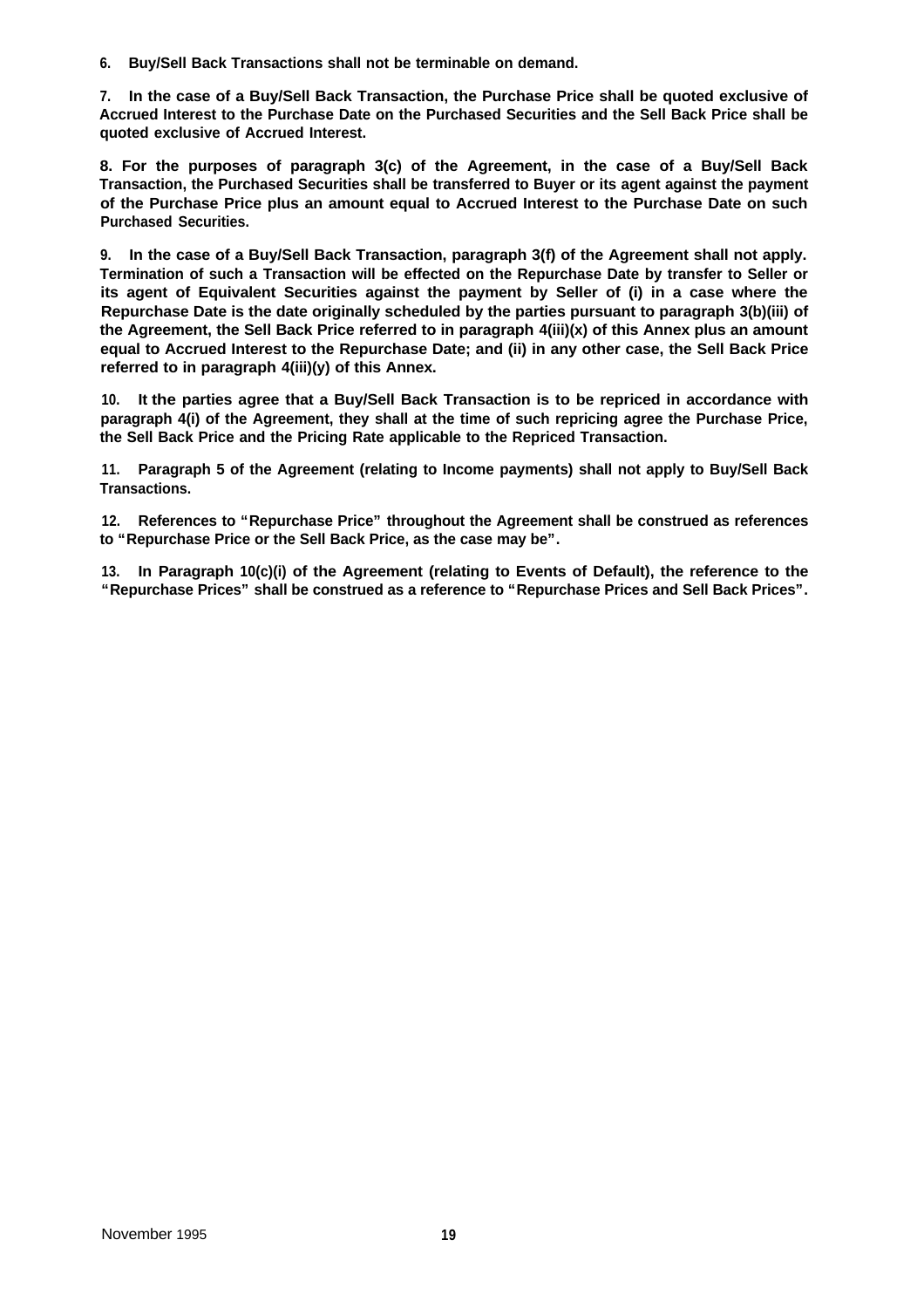# **ANNEX IV**

# **Transactions entered into as agent**

**1. Subject to the following provisions of this Annex, either party may enter into Transactions as agent for a third person (a "Principal"), whether as custodian or investment manager or otherwise (a Transaction so entered into being an** *"Agency* **Transaction"). In this Annex the party entering into an Agency Transaction as agent is referred to as the** *"Agent"***and the other party is referred to as the "other** *party".*

**2. A party may enter into an Agency Transaction if, but only if-**

**(a) it specifies that Transaction as an Agency Transaction at the time when it enters into it and in the Confirmation;**

**(b) it enters into that Transaction on behalf of a single Principal whose identity is disclosed to the other party (whether by name or by reference to a code or identifier which the parties have agreed will be used to refer to a specified Principal) at the time when it enters into the Transaction; and**

**(c) it has at the time when the Transaction is entered into actual authority to enter into the Transaction on behalf of that Principal and to perform on behalf of that Principal all of that Principal's obligations under the Agreement.**

**3. A transaction shall not be entered into under the Agreement and this Annex if both parties specify that they propose to enter into that transaction as an agent.**

**4. Each party undertakes that, if it enters as agent into an Agency Transaction, forthwith upon becoming aware-**

**(a) of any event which constitutes an Act of insolvency with respect to the relevant Principal; or**

**(b) of any breach of any of the warranties given in paragraph 8 below or of any event or circumstance which has the result that any such warranty would be untrue if repeated by reference to the current facts;**

**it will inform the other party of that fact and will, if so required by the other party, furnish the other party with such additional information as the other party may reasonably request.**

**5. (a) Each Agency Transaction shall be a transaction between the relevant Principal and the other party and no person other than the relevant Principal and the other party shall be a party to or have any rights or obligations under an** Agency **Transaction. Without limiting the foregoing, the Agent shall not be liable as principal for the performance of an Agency Transaction, but this is without prejudice to any liability of the Agent under any other provision of this Annex.**

**(b) All the provisions of the Agreement shall apply separately as between the other party and each Principal for whom the Agent has entered into an Agency Transaction or Agency Transactions as if each such Principal were a party to a separate agreement with the other party in all respects identical with the Agreement as supplemented by the provisions of this Annex other than this paragraph, but with the following additions and modifications-**

- **(i) if there occurs in relation to the Agent an Event of Default or an event which would constitute an Event of Default if the other party served a Default Notice or other written notice under any sub-paragraph of paragraph 10 of the Agreement, the other party shall be entitled by giving written notice to the Principal (which notice shall be validly given if given to the Agent in accordance with paragraph 14 of the Agreement) to declare that by reason of that event an Event of Default is to be treated as occurring in relation to the Principal. If the other party gives such a notice then an Event of Default shall be treated as occurring in relation to the Principal at the time when the notice is deemed to be given in accordance with paragraph 14 of the Agreement;**
- **(ii) if the Principal is neither incorporated nor has established a place of business in Great Britain, the Principal shall for the purposes of paragraph 17 of the Agreement as so applicable be deemed to have appointed as its agent to receive on its behalf service of process in the Courts of England the Agent, or if the Agent is neither incorporated nor has established a place of business in the United Kingdom, the person appointed by the Agent under paragraph 17 of the Agreement, or such other person as the Principal may from time to time specify in a written notice given to the other party.**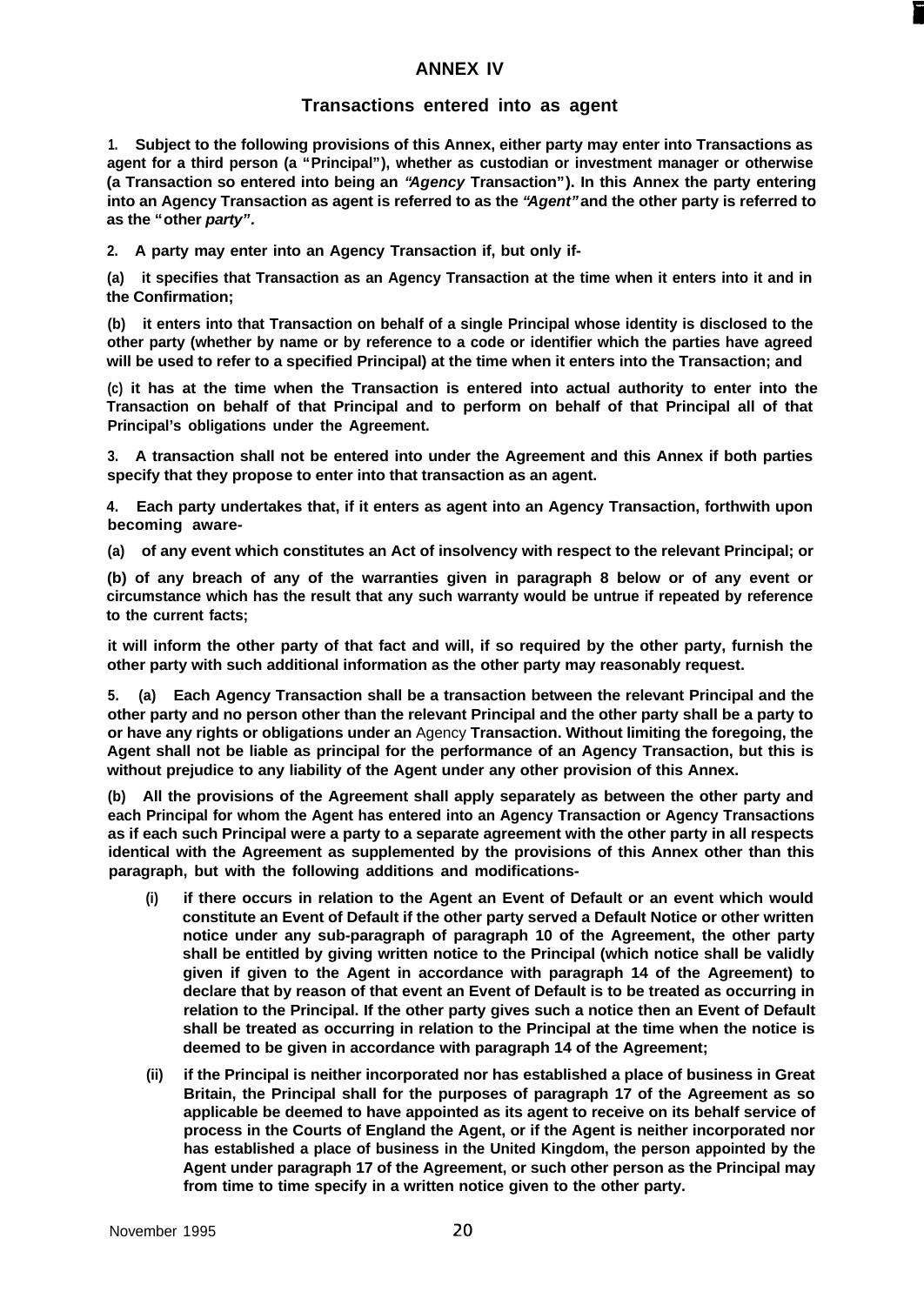**(c) The Agent shall do all such things and provide the other party with all such information as may be necessary to identify any Transaction Exposure which may arise in respect of any Principal.**

**(d) The foregoing provisions do not affect the operation of the Agreement as between the other party and the Agent in respect of any Transactions into which the Agent may enter on its own account as a principal.**

- **6. Paragraph 9(b) of the Agreement shall be deleted and replaced by the following-**
	- **"(b) it will engage in this Agreement and the Transactions contemplated hereunder as principal or, subject to and in accordance with of Annex IV, as agent and the conditions referred to in Annex IV will be fulfilled in respect of each Transaction into which it enters as an agent;".**

**7. At the beginning of the last sentence of paragraph 9 of the Agreement there shall be added the words "Subject to Annex IV,".**

**8. Each party warrants to the other that it will, on every occasion on which it enters or purports to enter into a transaction as an Agency Transaction, be duly authorised to enter into that transaction on behalf of the person whom it specifies as the Principal in respect of that transaction and to perform on behalf of that person all the obligations of that person under the Agreement.**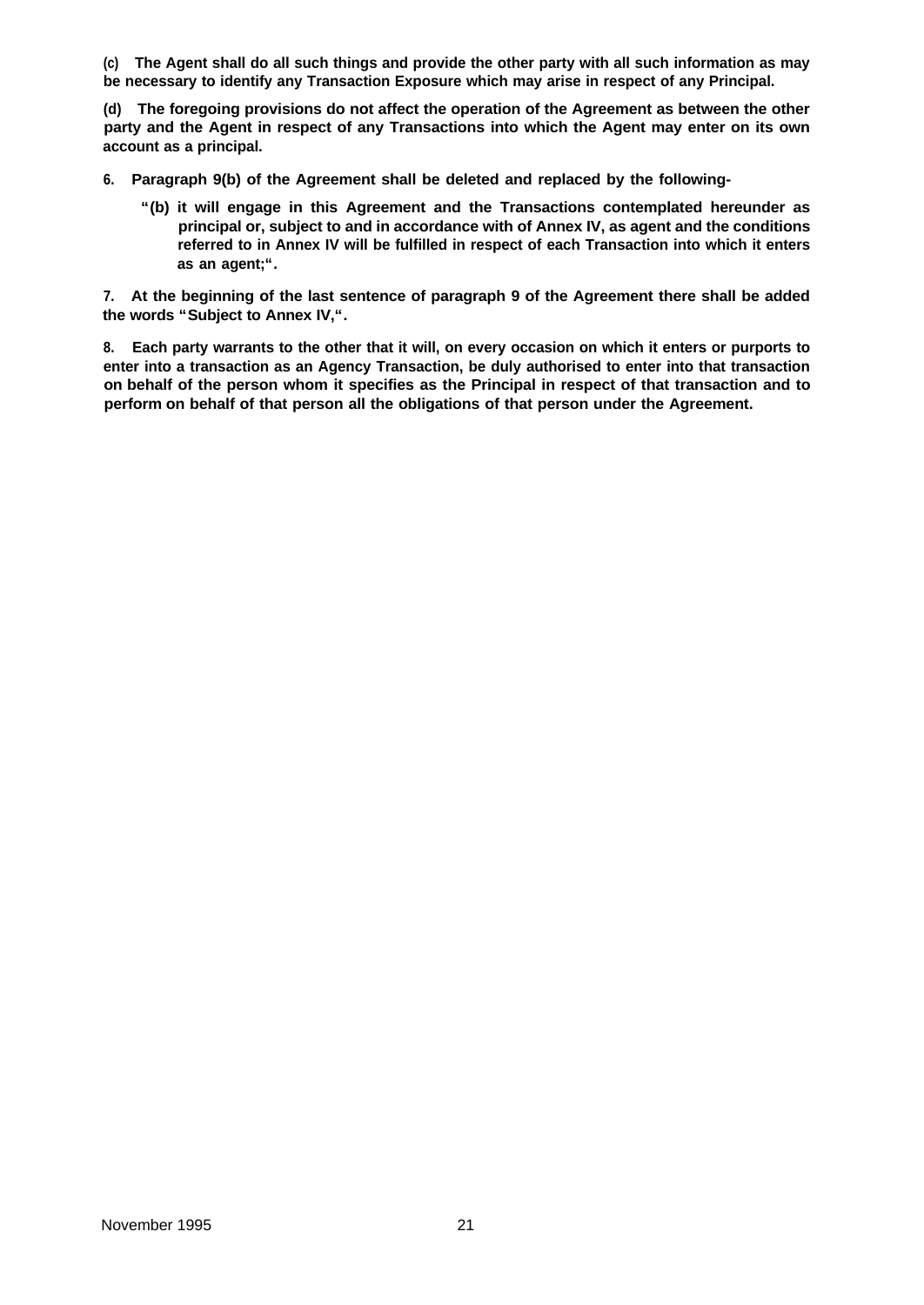# **ANNEX V**

**Names, Addresses and other details for Communication Between Parties**

**1.** Part A

**2. Party B**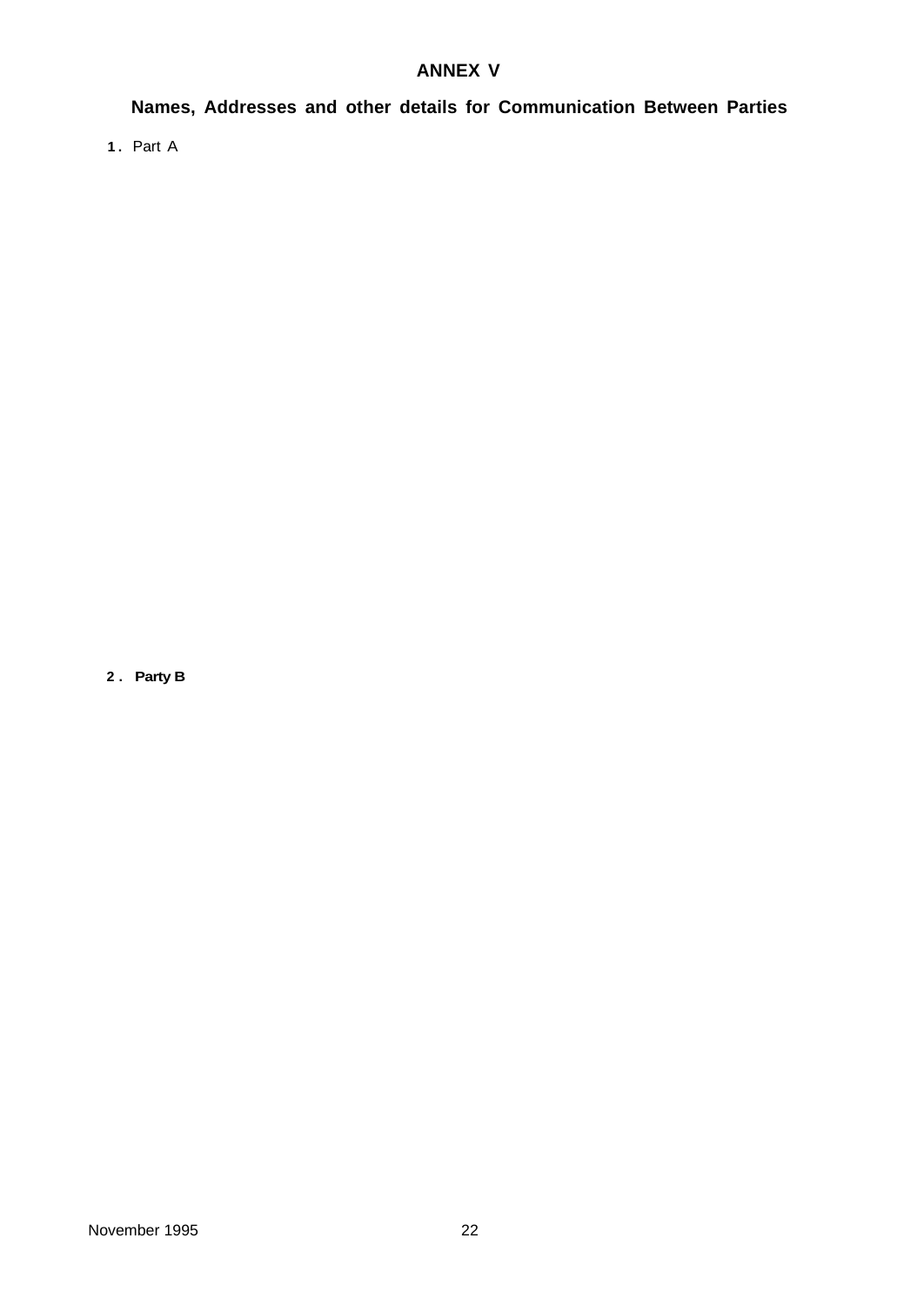# **ANNEX VI**

**Name and Address of Party A's Agent for Service of process**